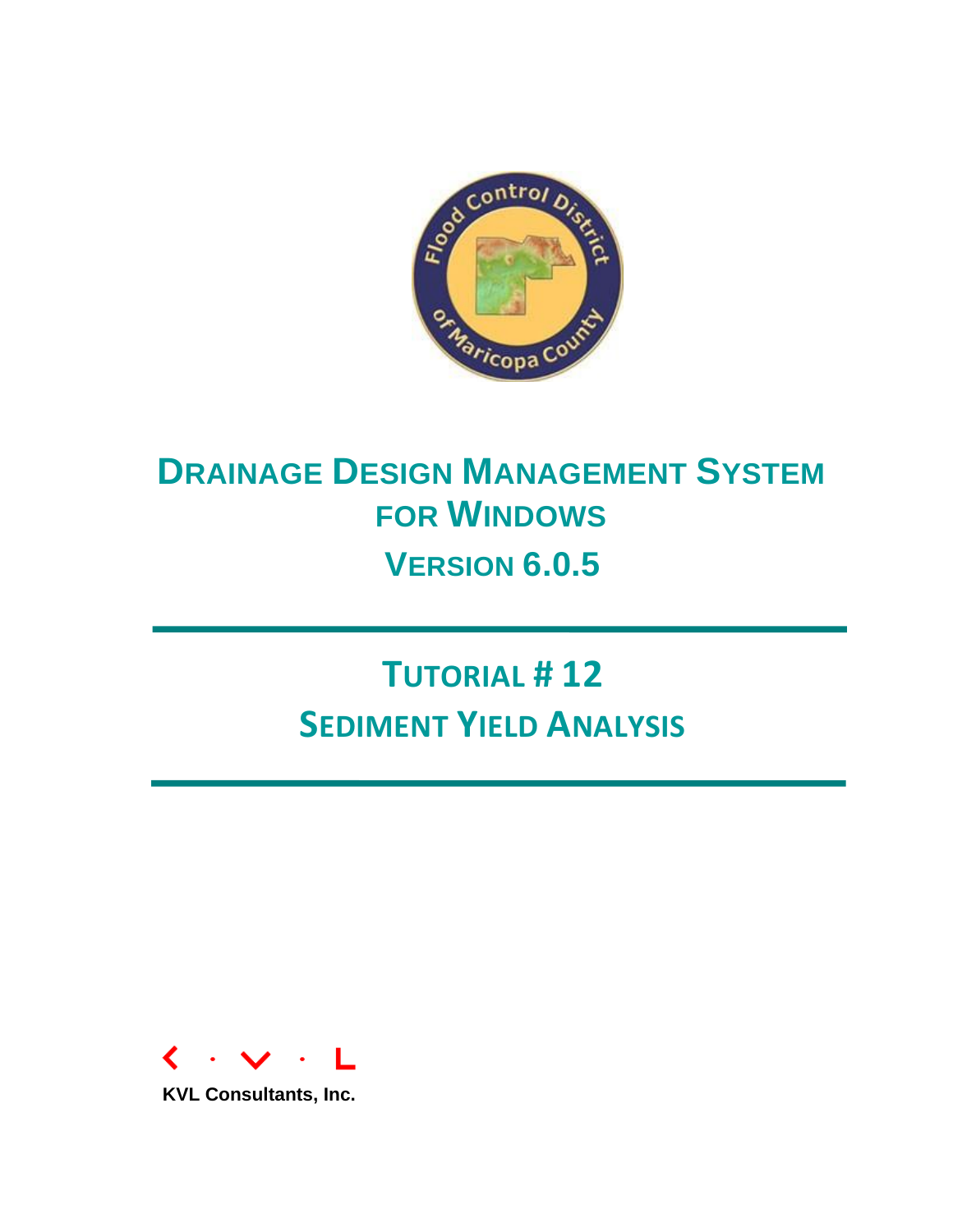# **SEDIMENT YIELD ANALYSIS**

# **TABLE OF CONTENTS**

#### **No. Section Page**

| 1.0 |     |       |  |
|-----|-----|-------|--|
| 2.0 |     |       |  |
|     | 2.1 |       |  |
|     | 2.2 |       |  |
|     |     | 2.2.1 |  |
|     | 2.3 |       |  |
|     |     | 2.2.1 |  |
|     |     | 2.2.2 |  |
|     | 2.4 |       |  |
|     | 2.5 |       |  |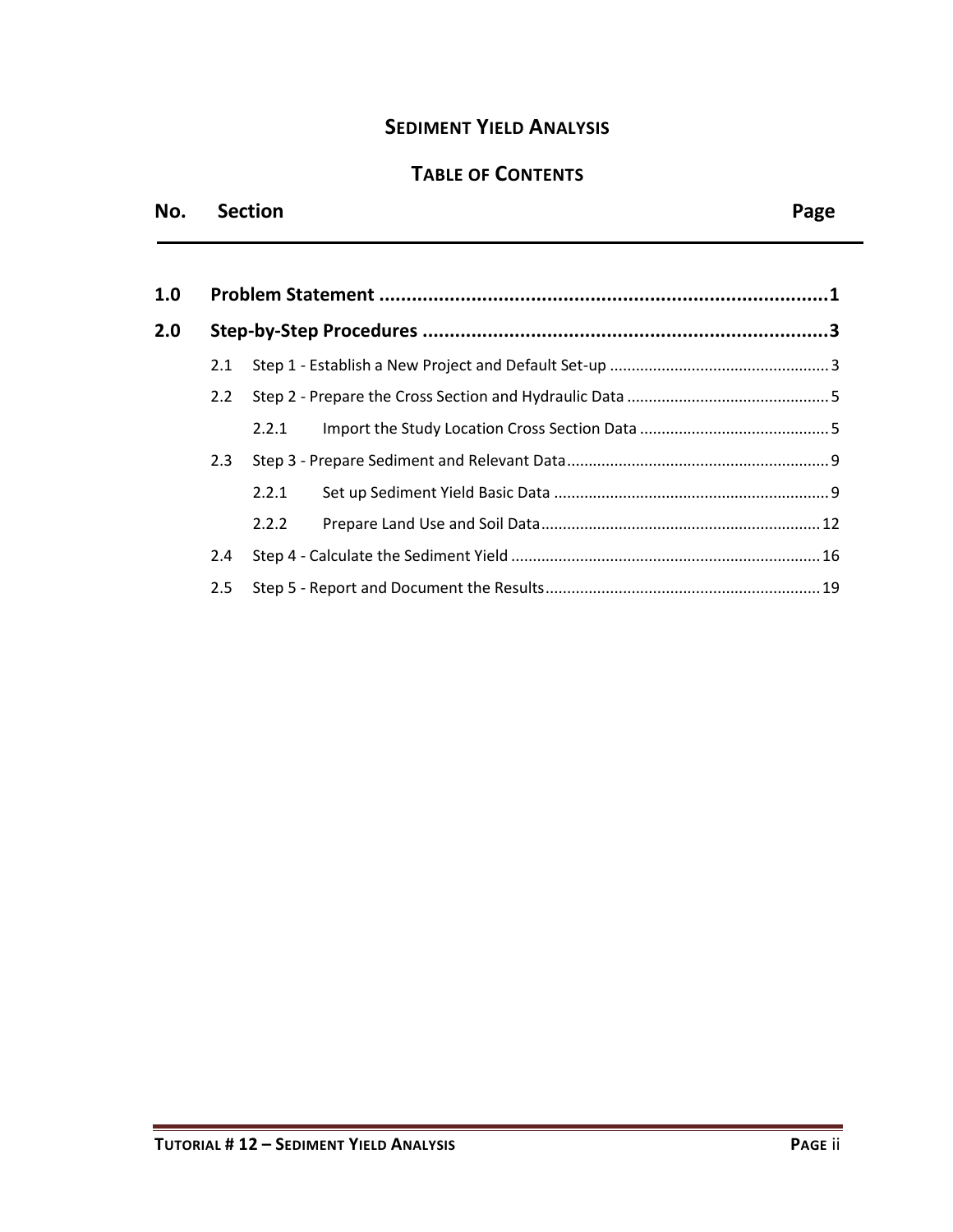# **SEDIMENT YIELD ANALYSIS**

**DATE UPDATED: APRIL 20, 2022 TUTORIAL TIME: 40 MINUTES**

#### <span id="page-2-0"></span>**1.0 PROBLEM STATEMENT**

To estimate the sediment yield for a watershed, including wash load and bed load, with the following given design parameters:

- ❖ The Cross Section "*STUDYREACHCROSSSECTION*"
	- ➢ Parameters for Hydraulics and Geometry:
		- **Design Flow Rate (cfs):** *3200*
		- **Dominant Flow Rates (cfs):** *800*
		- **Channel Slope** for **Design Flow (ft/ft):** *0.015*
		- **Channel Slope** for **Dominant Flow (ft/ft):** *0.015*
		- **Manning's n (Channel, LOB, ROB)** for **Design Flow:** *0.035*
		- **Manning's n (Channel, LOB, ROB)** for **Dominant Flow:** *0.030*
		- **The geometric data (station and elevation) of the cross section:**

| <b>Station (X)</b> | <b>Elevation (Y)</b> | <b>Notes</b>              |
|--------------------|----------------------|---------------------------|
| 100                | 100                  |                           |
| 106                | 98                   |                           |
| 156                | 98                   | Left Bank Station         |
| 166                | 95                   |                           |
| 191                | 95                   |                           |
| 201                | 98                   | <b>Right Bank Station</b> |
| 251                | 98                   |                           |
| 257                | <i>100</i>           |                           |

➢ Parameters for **Sediment Yield**:

| Return period | $Q$ (cfs) | Volume (ac-ft) |
|---------------|-----------|----------------|
| 2 year        | 277       | 12.00          |
| 5 year        | 486       | 18.00          |
| 10 year       | 645       | 23.00          |
| 25 year       | 869       | 30.00          |
| 50 year       | 1046      | 36.00          |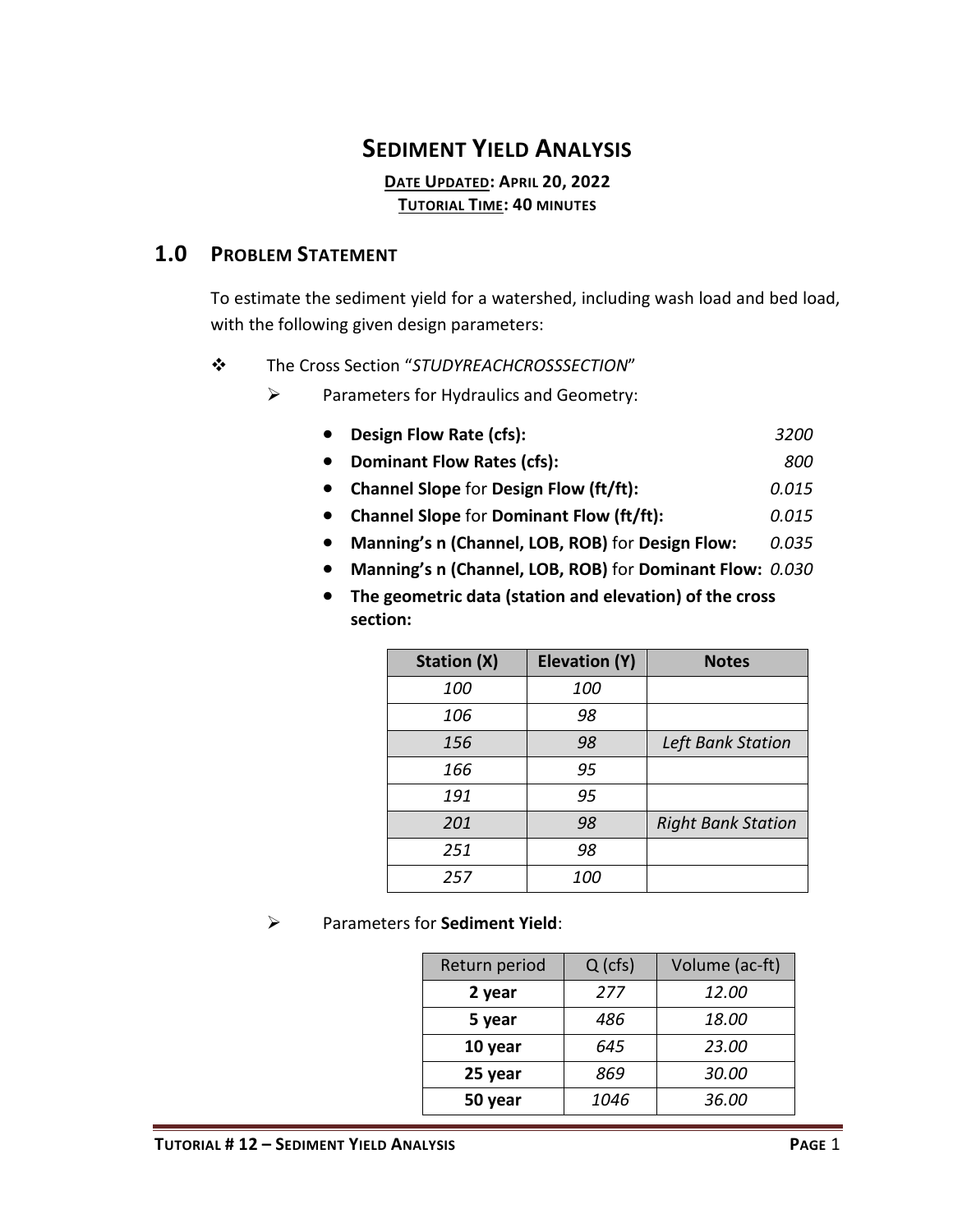| 100 year      | 1231 | <i>42.00</i> |
|---------------|------|--------------|
| <b>Design</b> | 1231 | <i>42.00</i> |

#### ➢ Parameters for **Wash Load**:

| Sediment Area (sq mi):                         | 0.3508 |
|------------------------------------------------|--------|
| D10 (mm) for channel bed material soil sample: | 0.500  |
| Slope Length (ft):                             | 400    |
| Slope $(\%)$ :                                 | 2.50   |

#### ➢ Parameters for **Bed Load**:

| • $D16$ (mm):       | 0.800        |
|---------------------|--------------|
| $\bullet$ D50 (mm): | 1.500        |
| $\bullet$ D84 (mm): | <i>10.00</i> |

### ➢ Parameters for **Soils**:

| <b>Sediment Area ID</b> | Soil ID | Area          |
|-------------------------|---------|---------------|
| SED1                    | 6453    | <i>0.0508</i> |
| SED <sub>1</sub>        | 64590   | 0.0447        |
| SED <sub>1</sub>        | 64591   | 0.2548        |
| SED1                    | 64598   | <i>0.0004</i> |

### ➢ Parameters for **Land Uses**:

| <b>Sediment Area ID</b> |                  | <b>Land Use Code</b> | Area   |  |
|-------------------------|------------------|----------------------|--------|--|
|                         | SED1             | <i>120</i>           | 0.1647 |  |
|                         | SED <sub>1</sub> | 160                  | 0.0620 |  |
|                         | SED <sub>1</sub> | <i>180</i>           | 0.0296 |  |
|                         | SED1             | 230                  | 0.0314 |  |
|                         | SED1             | 410                  | 0.0609 |  |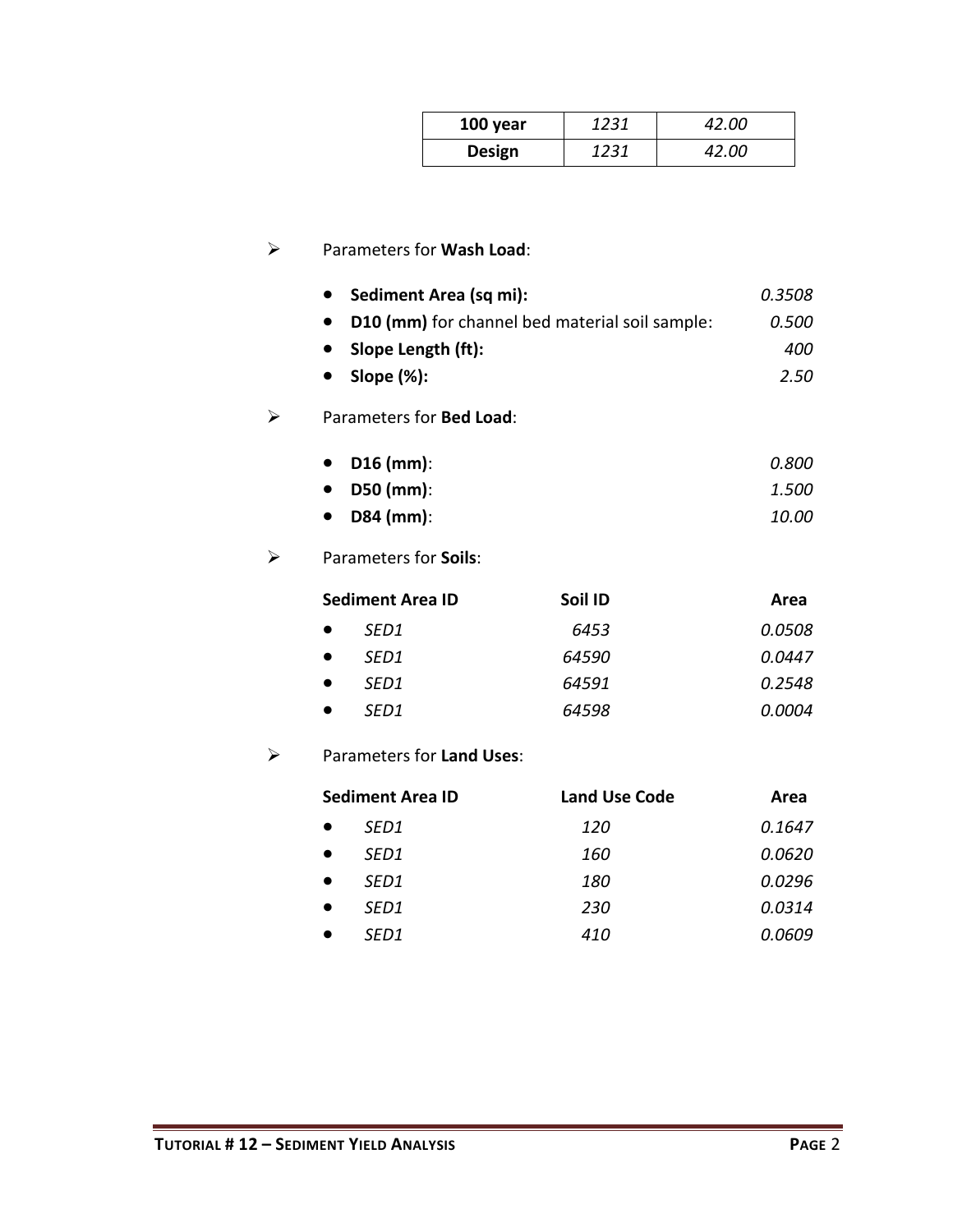#### <span id="page-4-0"></span>**2.0 STEP-BY-STEP PROCEDURES**

- Step 1: Establish a New Project and Default Set-up
- Step 2: Prepare the Cross Section and Hydraulic Data
- Step 3: Import Cross Section and Hydraulic Data
- Step 4: Prepare Sediment and Relevant Data
	- Step 4.1: Set up Sediment Yield Basic Data
	- Step 4.2: Prepare Land Use and Soil Data
- Step 5: Calculate the Sediment Yield
- Step 6: Report the Results

#### <span id="page-4-1"></span>**2.1 STEP 1 - ESTABLISH A NEW PROJECT AND DEFAULT SET-UP**

(a) Click the **DDMSW** icon on the Desktop or Program menu to launch the **DDMSW**. Click **OK** to accept the software disclaimer as is shown in the following figure.

| Agreement                                                                                                                                                                                                                                                                                                                                                                                                                                                                                                                                                                                                                                                                         |                                                                        |  |  |  |
|-----------------------------------------------------------------------------------------------------------------------------------------------------------------------------------------------------------------------------------------------------------------------------------------------------------------------------------------------------------------------------------------------------------------------------------------------------------------------------------------------------------------------------------------------------------------------------------------------------------------------------------------------------------------------------------|------------------------------------------------------------------------|--|--|--|
| Control Dist<br>ormaricopa Cou                                                                                                                                                                                                                                                                                                                                                                                                                                                                                                                                                                                                                                                    | <b>Drainage</b><br><b>Design</b><br><b>Management</b><br><b>System</b> |  |  |  |
| This program has been written to aid in the management of drainage design. It is provided as<br>a public service to aid in implementation of the technical information data, and procedures,<br>presented in the Drainage Design Manuals. The user of this information releases, indemnifies<br>and holds free the Flood Control District of Maricopa County and KVL Consultants, Inc. from<br>any and all liabilities, damages, lawsuits and causes of action that result as a consequence of<br>their reliance on and use of the DDMSW computer program and the data supplied with it. The<br>use of this program and the results developed are the responsibility of the user. |                                                                        |  |  |  |
| Many of the default values provided are generic and serve to guide users in their modeling.<br>Users must exercise judgement to evaluate and modify default values based on the specific<br>watershed. An approval for default table values for a specific watershed must be obtained<br>from the appropriate agency                                                                                                                                                                                                                                                                                                                                                              |                                                                        |  |  |  |
| Continuing signifies your acceptance of this disclaimer.                                                                                                                                                                                                                                                                                                                                                                                                                                                                                                                                                                                                                          |                                                                        |  |  |  |
| <b>KVL Consultants, Inc.</b>                                                                                                                                                                                                                                                                                                                                                                                                                                                                                                                                                                                                                                                      | OK<br>Cancel                                                           |  |  |  |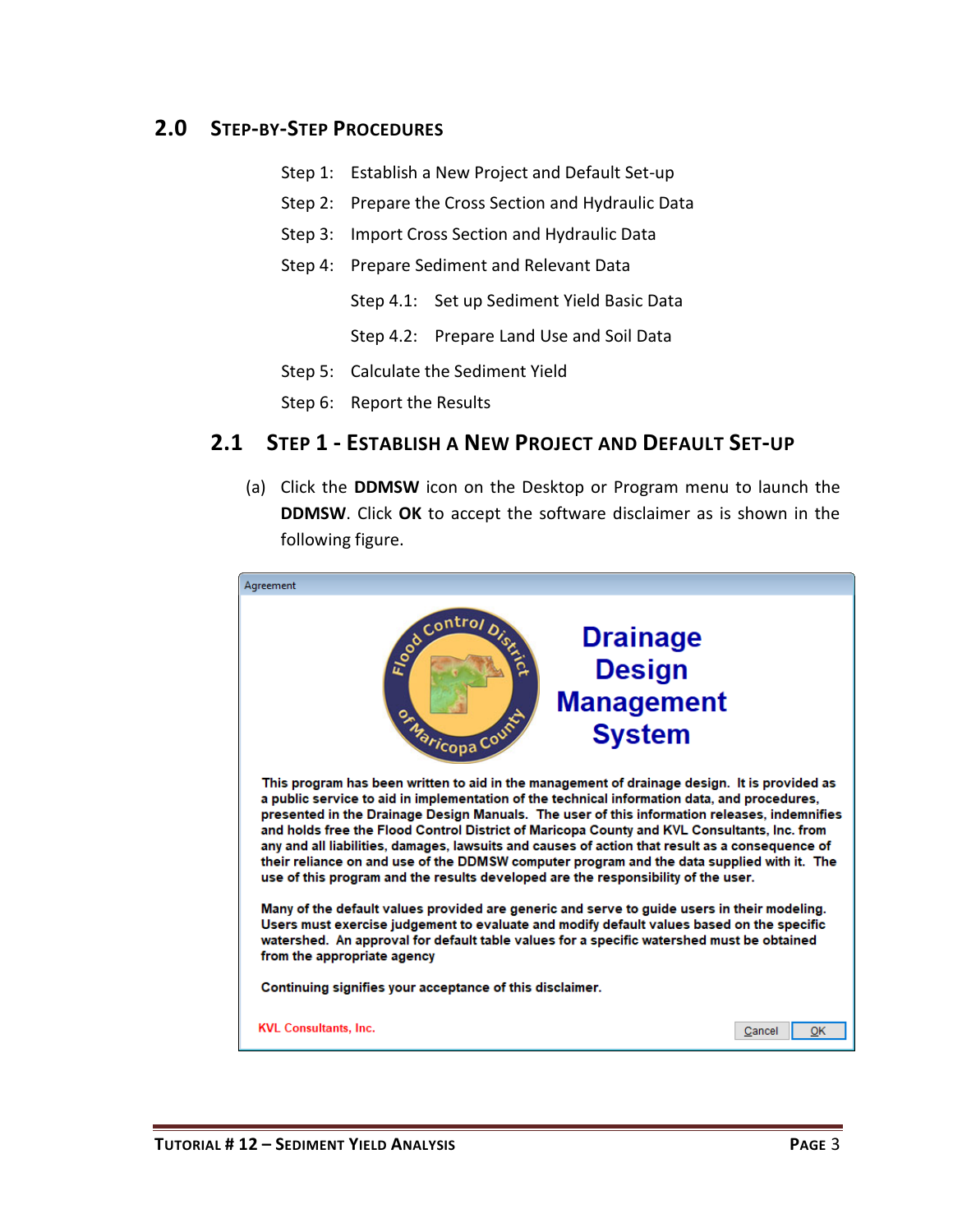After the **DDMSW** is launched, the **SELECT PROJECT** window is automatically opened as is shown in the following figure.

| <b>Select Project</b>                                                                                                                      |                                                                                          |                          |                                               |  |  |  |
|--------------------------------------------------------------------------------------------------------------------------------------------|------------------------------------------------------------------------------------------|--------------------------|-----------------------------------------------|--|--|--|
| List                                                                                                                                       |                                                                                          | Details                  | Default Table Versions                        |  |  |  |
| ₽<br><b>Group</b> River Mechanics                                                                                                          |                                                                                          |                          |                                               |  |  |  |
| <b>Project Group ▲</b>                                                                                                                     | ID                                                                                       | <b>Reference</b>         | Title<br>Л                                    |  |  |  |
| Rational Method                                                                                                                            | 00093                                                                                    | <b>KVLEXAMPLE11</b>      | FCDMC Hydraulics Manual Design Example 4.6    |  |  |  |
| Rational Method                                                                                                                            | 100096                                                                                   | KVLEXAMPLE3              | Example 3 Rational Method tutorial project    |  |  |  |
| Rational Method                                                                                                                            | 00108                                                                                    | KVLEXAMPLE3A             | Example 3 Rational Method tutorial project    |  |  |  |
| Rational Method                                                                                                                            | 100099                                                                                   | KVLEXAMPLE7              | <b>Rational Method Tutorial</b>               |  |  |  |
| <b>River Mechanics</b>                                                                                                                     | 00057                                                                                    | <b>ABUTMENT NCHRP1</b>   | Abutment Scour using HEC-18 NCHRP Procedure   |  |  |  |
| 00058<br><b>ABUTMENT NCHRP2</b><br><b>River Mechanics</b>                                                                                  |                                                                                          |                          | Abutment Scour using HEC-18 NCHRP Procedure   |  |  |  |
| 100113<br>BANKPROTECTION1<br><b>River Mechanics</b>                                                                                        |                                                                                          |                          | Scour for Bank Protection at a Bend Tutorial  |  |  |  |
| <b>River Mechanics</b>                                                                                                                     | 00085<br><b>BANKPROTECTIONFCD</b><br>River Mechanics Example - Bank Protection           |                          |                                               |  |  |  |
| <b>River Mechanics</b>                                                                                                                     | 00114<br><b>BRIDGEPIER1</b><br>Total Scour for Bridge Pier Tutorial                      |                          |                                               |  |  |  |
| <b>River Mechanics</b>                                                                                                                     | 100086<br><b>BRIDGEPIERFCD</b><br>River Mechanics Example - Bridge Pier                  |                          |                                               |  |  |  |
| 00056<br><b>River Mechanics</b><br>Guide Bank Scour using HEC-18 NCHRP Procedure<br><b>GUIDEBANK NCHRP</b>                                 |                                                                                          |                          |                                               |  |  |  |
| <b>River Mechanics</b>                                                                                                                     | 00055                                                                                    | GUIDEBANK_NCHRP2         | Guide Bank Scour using HEC-18 NCHRP Procedure |  |  |  |
| <b>River Mechanics</b>                                                                                                                     | 00102                                                                                    | <b>LATEROSIONEXAMPLE</b> | <b>Lateral Erosion Example</b>                |  |  |  |
| <b>River Mechanics</b>                                                                                                                     | 00103<br><b>LAUNCHABLERIPRAP</b><br>River Mechanics Example - Launchable RipRap          |                          |                                               |  |  |  |
| <b>River Mechanics</b>                                                                                                                     | 00054<br>Pier Influence Zone calculation using HEC-18 Procedure<br><b>PIER INFLUENCE</b> |                          |                                               |  |  |  |
| <b>River Mechanics</b>                                                                                                                     | 00053 <br>PRESSURE SCOUR<br>Pressure Flow Scour using HEC-18 Procedure<br>v              |                          |                                               |  |  |  |
| ≺                                                                                                                                          |                                                                                          |                          | $\rightarrow$                                 |  |  |  |
|                                                                                                                                            |                                                                                          |                          |                                               |  |  |  |
| $\overline{\phantom{a}}$<br>Modification Date 03/28/2022<br><b>Olnfo</b><br><b>Update Project Defaults</b><br>Print<br>Delete<br>OK<br>Add |                                                                                          |                          |                                               |  |  |  |

- (b) Click the **Add** button on the **SELECT PROJECT** window to start a new project (A new project can also be started by clicking **File** ➔ **New Project** under the menu bar).
- (c) On the **NEW PROJECT OPTIONS** form, select **River Mechanics** checkbox and click the **OK** button to close the form.
- (d) Type "*SEDIMENTYIELD1*" into the **Reference** textbox. This is the name of this newly created project. The users can choose the name as long as it does not exist in the **DDMSW** database.
- (e) Type into the **Title** textbox a brief descriptive title of this project. *(Optional)*
- (f) Type into the **Location** textbox the location of this project. *(Optional)*
- (g) Type into the **Agency** textbox the agency or company name. *(Optional)*
- (h) Check **River Mechanics Only** checkbox for this project.
- (i) Type a detailed description of this project into the comment area under the **Project Reference** frame. *(Optional)*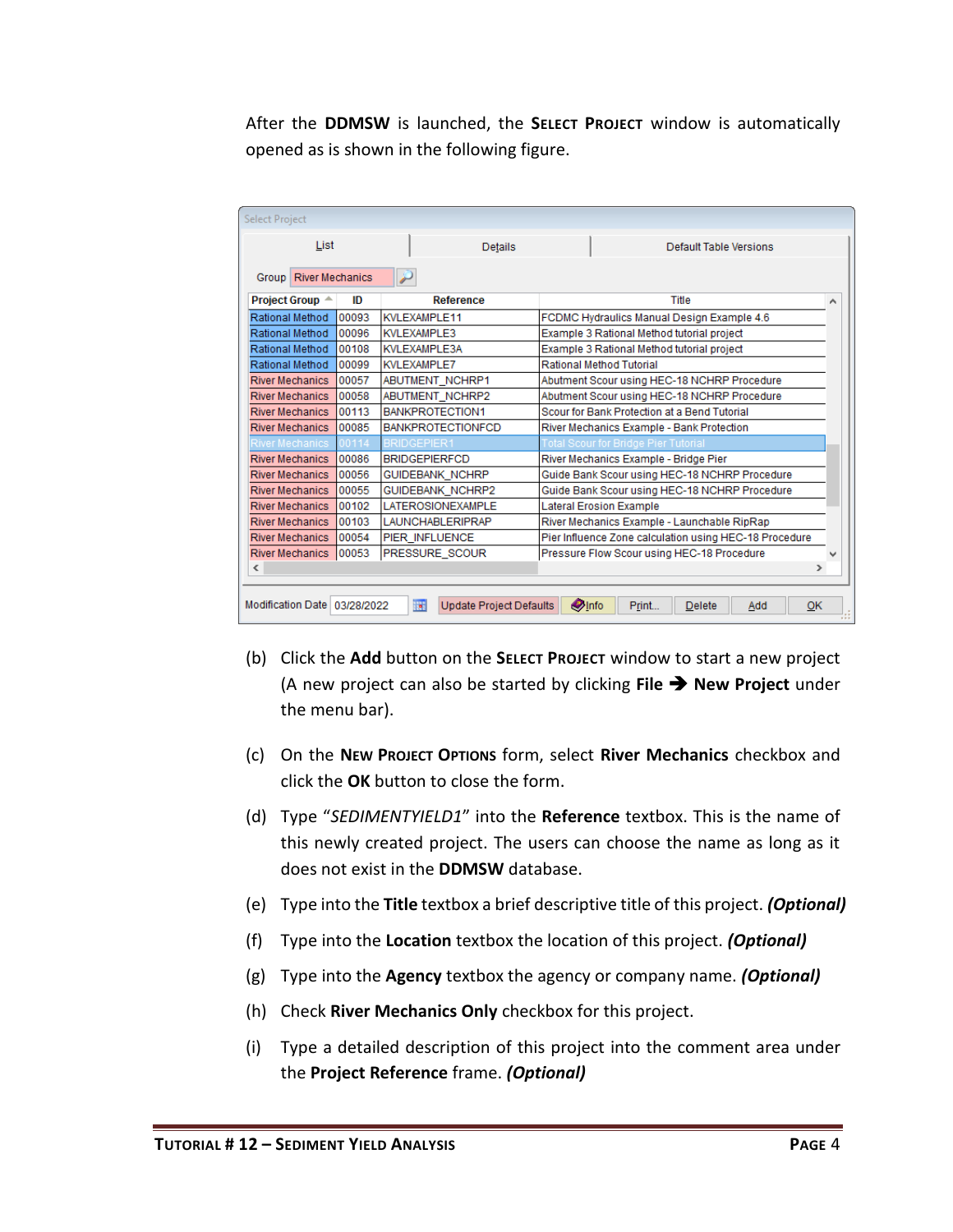- (j) Click **Save** button to save the entered data.
- (k) Click **OK** button on the **SELECT PROJECT** window, and click **OK** button on the pop-up message box for landuse, soils data, etc. The following figure shows what the window looks like.

| <b>Select Project</b> |                                  |                                                                           |               |                         |                               |    |
|-----------------------|----------------------------------|---------------------------------------------------------------------------|---------------|-------------------------|-------------------------------|----|
|                       | List                             | Details                                                                   |               |                         | <b>Default Table Versions</b> |    |
|                       | <b>Project Reference</b>         |                                                                           |               | <b>Project Defaults</b> |                               |    |
| Project ID            | 00115                            | Reference SEDIMENTYIELD1                                                  |               |                         |                               |    |
| Title                 | Sediment Yield Analysis Tutorial |                                                                           |               | <b>Soils</b>            | <b>FCDMC</b>                  | سن |
| Location              | Maricopa County, Arizona         |                                                                           |               | Land Use   FCDMC        |                               |    |
|                       |                                  | Agency   Flood Control District of Maricopa County                        |               |                         |                               |    |
|                       | Hydrology and Hydraulics Only    |                                                                           |               |                         |                               |    |
|                       | River Mechanics Only             |                                                                           |               |                         |                               |    |
|                       |                                  |                                                                           |               |                         |                               |    |
|                       |                                  |                                                                           |               |                         |                               |    |
|                       |                                  |                                                                           |               |                         |                               |    |
|                       |                                  |                                                                           |               |                         |                               |    |
|                       |                                  |                                                                           |               |                         |                               |    |
|                       | calculate sediment yield.        | This tutorial is to give step-by-step instructions on how to use DDMSW to | ∧             |                         |                               |    |
|                       |                                  |                                                                           |               |                         |                               |    |
|                       |                                  |                                                                           |               |                         |                               |    |
|                       |                                  |                                                                           |               |                         |                               |    |
|                       |                                  |                                                                           |               |                         |                               |    |
|                       | Modification Date 03/28/2022     | i.<br><b>Update Project Defaults</b>                                      | <b>O</b> Info | Print<br><b>Delete</b>  | Add                           | QK |

**Note:** The **Project ID** *00115* in the above figure is the database records unique read-only identifier of the project, which is automatically generated by the program when a new project is created. When the users create a new project, the **Project ID** of this new project will not be the same as the **Project ID** shown in the above figure.

# <span id="page-6-0"></span>**2.2 STEP 2 - PREPARE THE CROSS SECTION AND HYDRAULIC DATA**

<span id="page-6-1"></span>Only one (1) cross section data, the "*STUDYREACHROSSSECTION*", will be used for this tutorial. This cross section data will be imported from another project.

#### **2.2.1 Import the Study Location Cross Section Data**

(a) To import the first cross section data (Study Location Cross Section Data), open the **IMPORT CROSS SECTIONS FROM ANOTHER PROJECT** form (**River Mechanics** ➔ **Import Cross Sections from Another Project**). Use the following data on the form.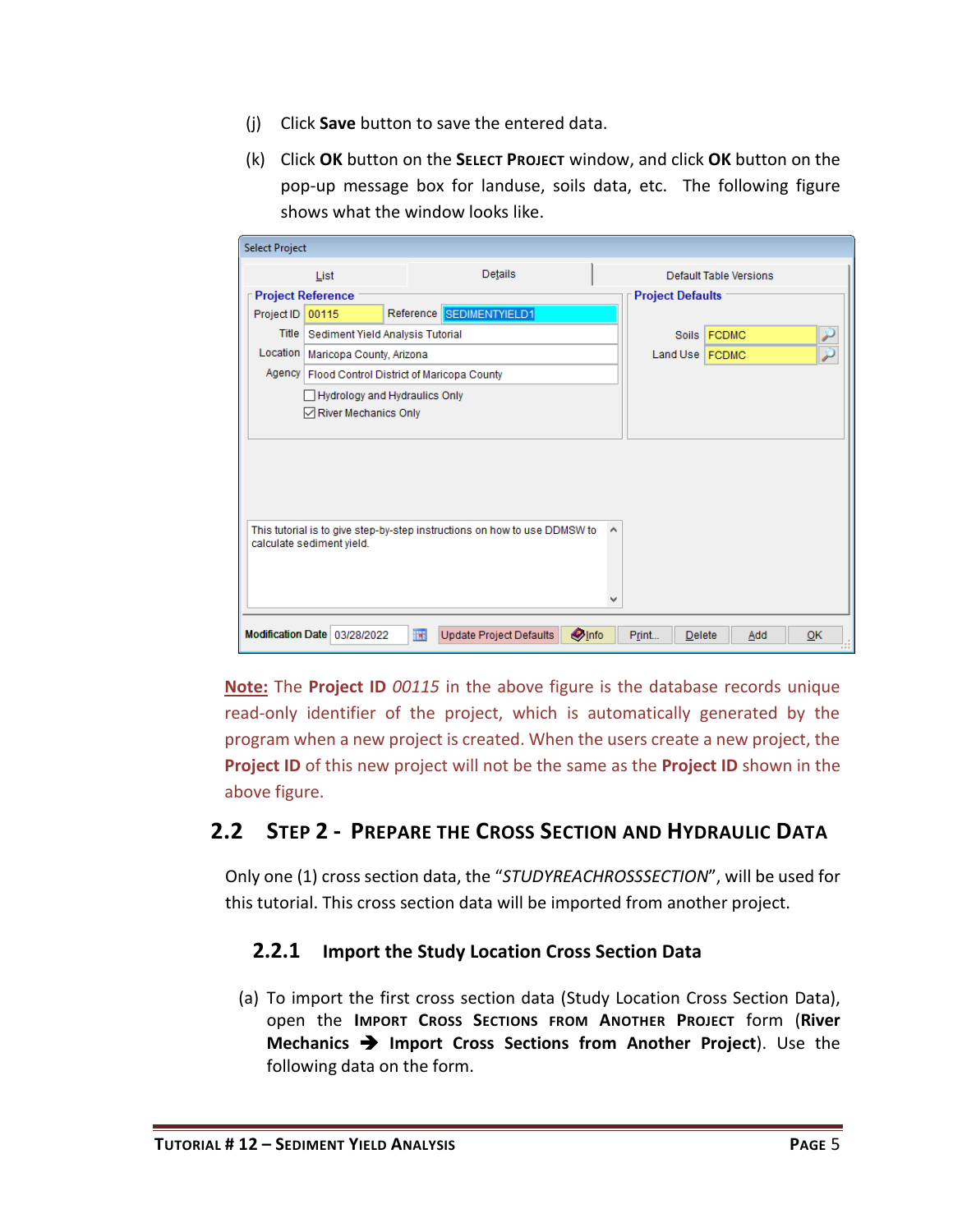- **Import Project Reference:** *PROJECTXSECTIONS*
	-

• **Option:** *Specific Cross section*

• **Import Cross Section ID:** *STUDYREACHCROSSSECTION*

| Import Cross Sections From Another Project    |                          |
|-----------------------------------------------|--------------------------|
| <b>PROJECTXSECTIONS</b>                       |                          |
| <b>Specific Cross Section</b><br>$\checkmark$ |                          |
| <b>STUDYREACHCROSSSECTION</b>                 | $\overline{\phantom{a}}$ |
|                                               |                          |
|                                               |                          |
| $\bullet$ Info<br>Import                      | QK                       |
|                                               |                          |

(b) Once the specified data have been selected, click the **Import** button. Select **Yes** to proceed and hit **OK** to close the **IMPORT CROSS SECTION FROM ANOTHER PROJECT** form.

| Ouestion |                                                                                                                                                                                    |  |
|----------|------------------------------------------------------------------------------------------------------------------------------------------------------------------------------------|--|
|          | This will import Cross Section STUDYREACHCROSSSECTION<br>from PROJECTXSECTIONS to the current project.<br>- Data with the same ID will be overwritten.<br>Do you want to continue? |  |
|          | No                                                                                                                                                                                 |  |

(c) To check if the bridge cross section data has been successfully imported, open the **NATURAL CROSS SECTIONS** form (**River Mechanics** ➔ **Cross Section Geometry**). For the **Cross Section ID**, select *"STUDYREACHCROSSSECTION"* by clicking the Selector button at the right side of the **ID** textbox.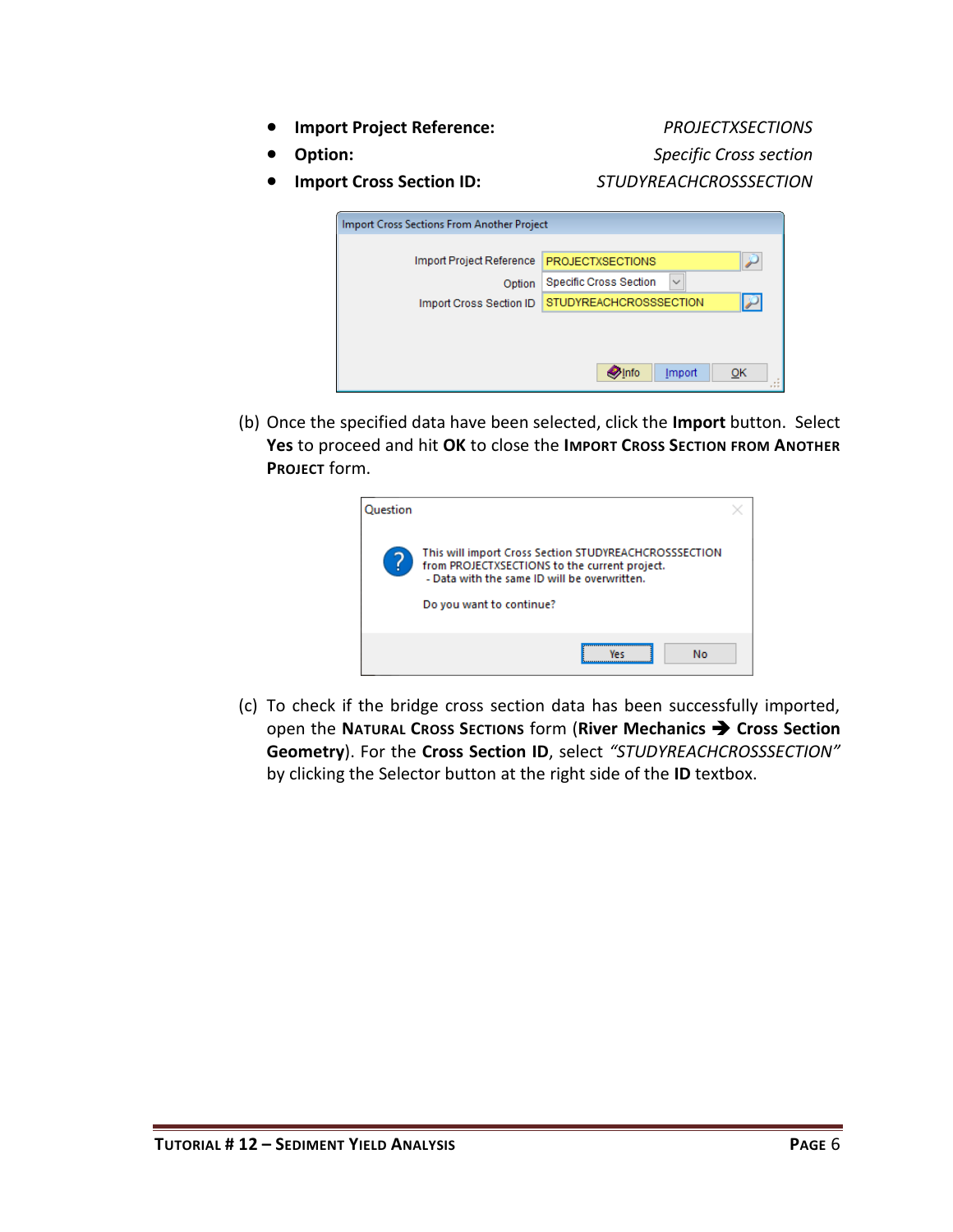| Natural Cross Section                                                                               |                                                                                     |              |                                                                                                                                                                         |                                                                                                    |                                |                                       | $\Sigma$<br>$\Box$<br>$\Box$                                                                                     |
|-----------------------------------------------------------------------------------------------------|-------------------------------------------------------------------------------------|--------------|-------------------------------------------------------------------------------------------------------------------------------------------------------------------------|----------------------------------------------------------------------------------------------------|--------------------------------|---------------------------------------|------------------------------------------------------------------------------------------------------------------|
| Station $\triangle$<br>100.00<br>106.00<br>156.00<br>166.00<br>191.00<br>201.00<br>251.00<br>257.00 | Elevation<br>100.00<br>98.00<br>98.00<br>95.00<br>95.00<br>98.00<br>98.00<br>100.00 | $\sim$       | <b>Overbank</b><br>Left<br>156.00<br>201.00<br>Right<br><b>Graph</b><br><b>○ Current Record</b><br>□ Lateral Erosion<br><b>Adjustments</b><br>Elevation Adjustment (ft) | 102.00<br>101.00<br>100.00<br>99.00<br>98.00<br>97.00<br>96.00<br>95.00<br>94.00<br>93.00<br>92.00 | <b>Cross Section</b>           | 8<br>ROB<br>ID STUDYREACHCROSSSECTION | Forbata bahada bahada bahada bahada<br>60 80 100 120 140 160 180 200 220 240 260 280<br>$\overline{\mathcal{P}}$ |
|                                                                                                     |                                                                                     | $\checkmark$ |                                                                                                                                                                         | Adjust                                                                                             | Station (ft)<br>Elevation (ft) | 257.00<br>100.00                      | Delete and Confirm<br>Save & Add Record                                                                          |
|                                                                                                     | Overbank                                                                            |              |                                                                                                                                                                         | <b>O</b> Info                                                                                      | Print                          | Delete                                | Add<br>QK<br>W                                                                                                   |

Compare the geometric data on the **NATURAL CROSS SECTIONS** form against the tabulated data listed below. Make necessary data edits or adjustments on the form, if necessary. Click **OK** to close the form.

| <b>Station (X)</b> | Elevation (Y) | <b>Notes</b>              |
|--------------------|---------------|---------------------------|
| 100                | 100           |                           |
| 106                | 98            |                           |
| 156                | 98            | Left Bank Station         |
| 166                | 95            |                           |
| 191                | 95            |                           |
| 201                | 98            | <b>Right Bank Station</b> |
| 251                | 98            |                           |
| 257                | 100           |                           |

(d) To check if the imported hydraulic data has all the correct **Flow Rates (cfs)**, **Slopes (ft/ft)**, and **Manning's n (Channel, LOB, and ROB)** data, open the **CROSS SECTION HYDRAULICS** form (**River mechanics** ➔ **Cross Section Hydraulics**). Make sure that the **Cross Section ID** is set to *"STUDYREACHCROSSSECTION"* and compare the data on the form and the following data: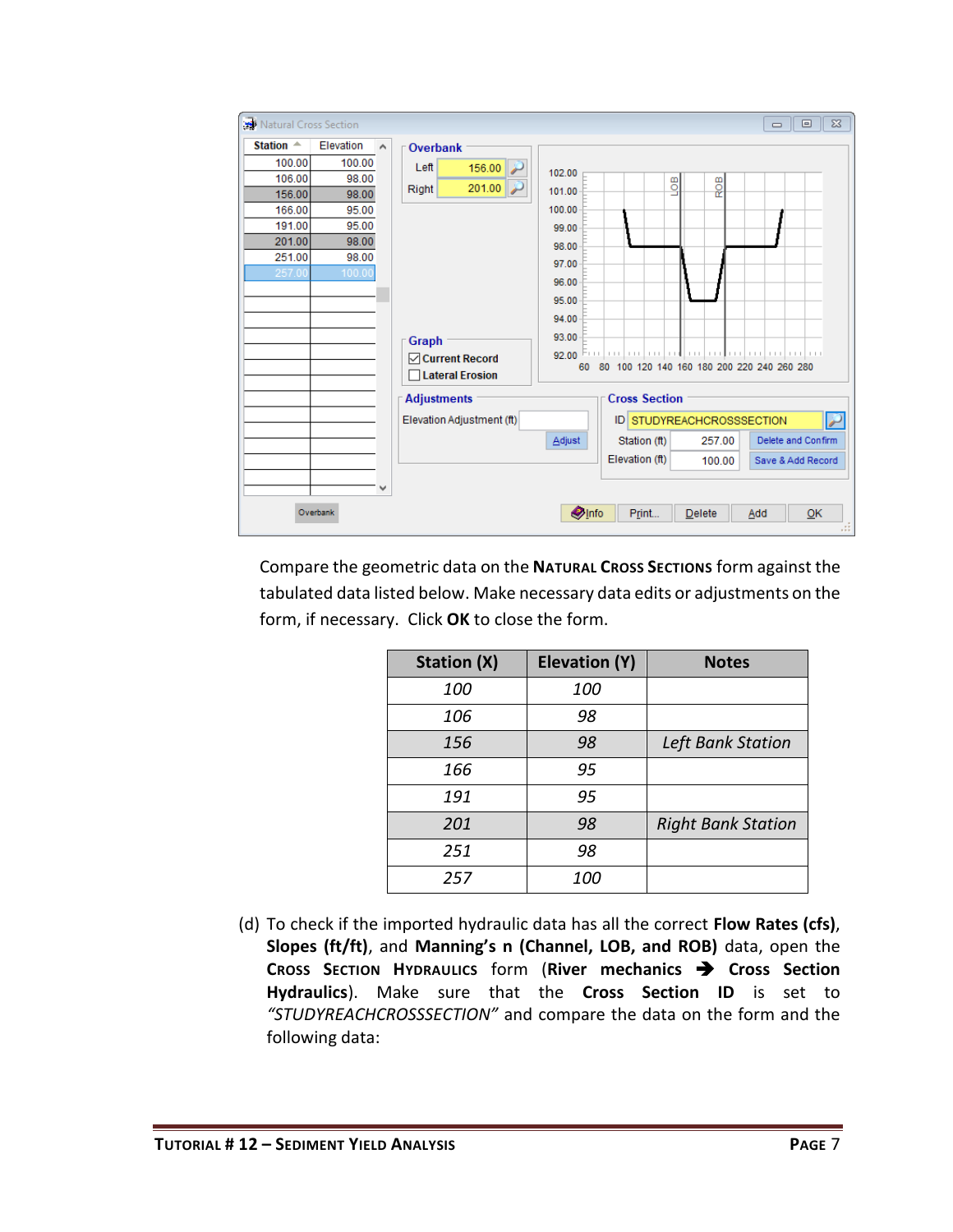| <b>Cross Section ID:</b>                      | <b>STUDYREACHCROSSSECTION</b> |
|-----------------------------------------------|-------------------------------|
| Design Flow Rate (cfs):                       | <i>3200</i>                   |
| <b>Dominant Flow Rate (cfs):</b>              | 800                           |
| Design Slope (ft/ft):                         | 0.015                         |
| Dominant Slope (ft/ft):                       | 0.015                         |
| Design Manning's n (Channel, LOB, and ROB):   | 0.035                         |
| Dominant Manning's n (Channel, LOB, and ROB): | 0.030                         |

| River Mechanics - Cross Section Hydraulics |        |                             |                                       |                       |              |                     | $\Box$ $\Box$     | $\ x\ $  |
|--------------------------------------------|--------|-----------------------------|---------------------------------------|-----------------------|--------------|---------------------|-------------------|----------|
| <b>Section ID</b>                          |        | <b>Entire Cross Section</b> |                                       |                       |              |                     |                   |          |
| <b>STUDYREACHCROSSSECTION</b>              |        |                             | Source   Calculate Data               |                       | $\checkmark$ | $\boxdot$ Design    | <b>▽</b> Dominant |          |
|                                            |        | Total Scour □               |                                       | Flow Rate (cfs)       |              | 3200                | 800               |          |
| Cross Section ID $\triangle$               | А      |                             |                                       | Slope (ft/ft)         |              | 0.015000            | 0.015000          |          |
| STUDYREACHCROSSSECTION                     |        |                             |                                       | Manning's n Channel   |              | 0.035               | 0.030             | Man's n  |
|                                            |        |                             |                                       | Manning's n LOB       |              | 0.035               | 0.030             |          |
|                                            |        |                             |                                       | Manning's n ROB       |              | 0.035               | 0.030             |          |
|                                            |        |                             |                                       | Flow Area (sq ft)     |              | 347.69              | 83.81             |          |
|                                            |        |                             |                                       | Wetted Perimeter (ft) |              | 156.12              | 42.48             |          |
|                                            |        |                             |                                       | Average Width (ft)    |              | 75.27               | 33.37             |          |
|                                            |        |                             |                                       | Top Width (ft)        |              | 154.72              | 41.74             |          |
|                                            |        |                             |                                       | Hydraulic Depth (ft)  |              | 2.25                | 2.01              |          |
|                                            |        |                             | Normal or Max Depth (ft)              |                       |              | 4.62                | 2.51              |          |
| $\rightarrow$<br>$\,<\,$                   |        |                             | Total Cross Section Velocity (ft/sec) |                       |              | 9.20                | 9.55              |          |
|                                            | ۸<br>٧ |                             |                                       |                       |              |                     |                   |          |
| <b>Olnfo</b><br>Print                      | Copy   | Delete                      | Add                                   | Graph                 |              | X Section<br>Detail | Update            | QK<br>Æ. |

- (e) If everything checks out, click the **Update** button to update the hydraulic analysis results.
- (f) On the **SELECT OPTION** form, select *"This Record"* and click **OK**. Hit **Yes** to continue.

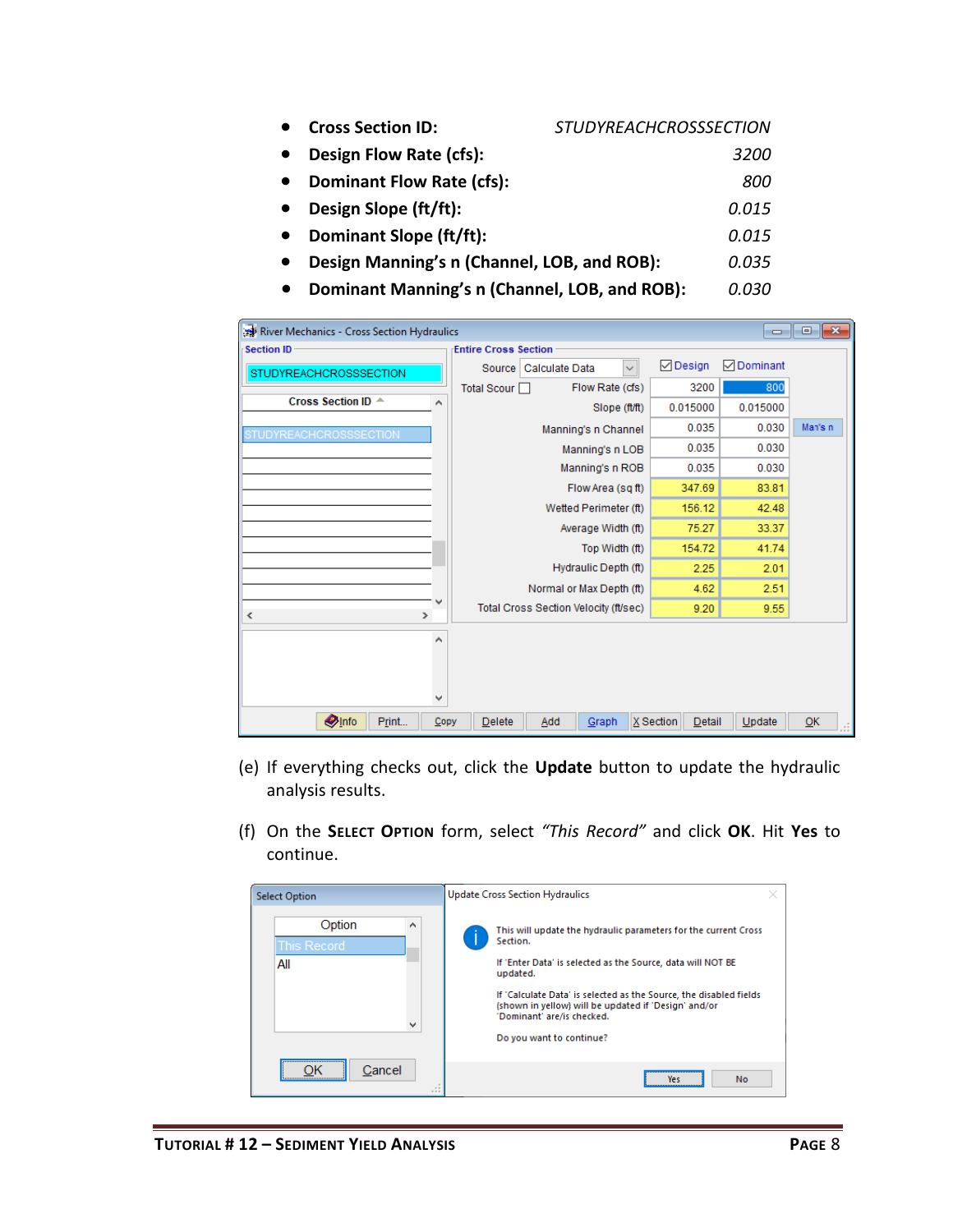(g) Click **OK** to close the **RIVER MECHANICS – CROSS SECTION HYDRAULICS** form.

# <span id="page-10-1"></span><span id="page-10-0"></span>**2.3 STEP 3 - PREPARE SEDIMENT AND RELEVANT DATA**

#### **2.2.1 Set up Sediment Yield Basic Data**

(a) From the menu bar of main application window, click **River Mechanics** ➔ **Sediment Yield** ➔ **Model Sediment Yield** to open the **RIVER MECHANICS – SEDIMENT YIELD - MB: 01** window.

|  |                  |                                                                                     | Flood Control District of Maricopa County Version: 6.0.5 - SEDIMENTYIELD1 |                 |
|--|------------------|-------------------------------------------------------------------------------------|---------------------------------------------------------------------------|-----------------|
|  | <b>File</b> Edit | <b>River Mechanics</b>                                                              | Project Defaults Help                                                     |                 |
|  |                  | Scour                                                                               | <b>Thalweg Elevation Comparison</b>                                       |                 |
|  |                  | Riprap<br>Launchable Riprap                                                         |                                                                           |                 |
|  |                  | Lateral Erosion<br>Sediment Yield                                                   | <b>Model Sediment Yield</b><br>Þ                                          |                 |
|  |                  | <b>Cross Section Hydraulics</b><br>Cross Section Geometry                           |                                                                           | Update from GIS |
|  |                  | Import Cross Sections from Another Project<br>Import Cross Sections from a CSV File | <b>Soils</b><br>Soil Defaults                                             |                 |
|  |                  |                                                                                     |                                                                           | Land Use        |

- (b) Click **Add** button to activate the necessary data entry fields.
- (c) Type "*DAM1"* into the **ID** textbox, a unique **ID** for the location on the water course.
- (d) Check the **Wash Load** and **Bed Load** checkboxes in the **Calculate** frame.
- (e) Click the browse button beside the **Return Periods for Analysis** textbox in the **Calculate** frame to select "*All*" for the return periods.
- (f) Check all the checkboxes in the **Sediment Yield Parameters** frame to activate all the discharges and volumes textboxes. Enter the following discharge and volume values for the sediment yield parameters.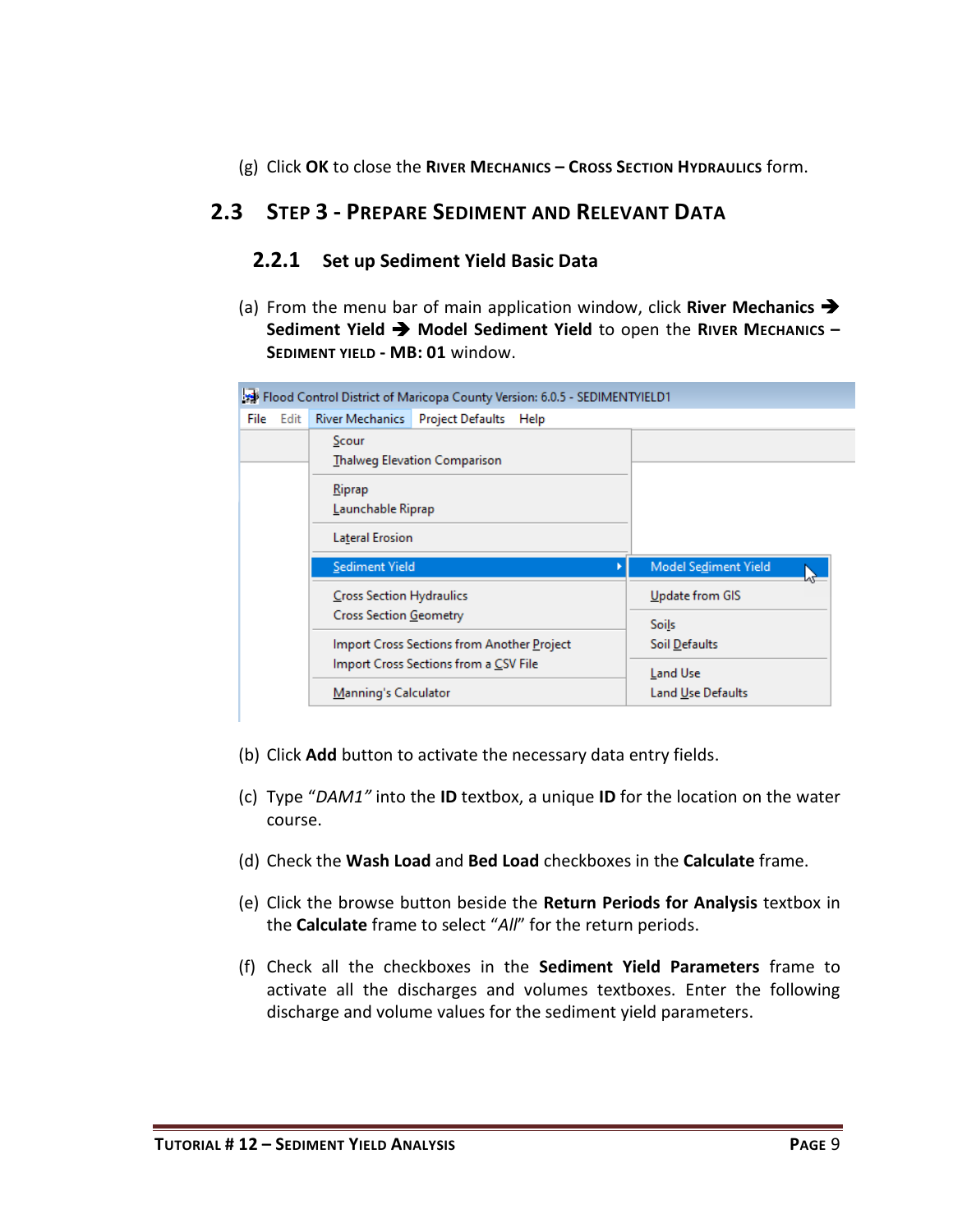| Return Period | $Q$ (cfs) | Volume (ac-ft) |
|---------------|-----------|----------------|
| 2 year        | 277       | 12.00          |
| 5 year        | 486       | <i>18.00</i>   |
| 10 year       | 645       | 23.00          |
| 25 year       | 869       | 30.00          |
| 50 year       | 1046      | 36.00          |
| 100 year      | 1231      | 42.00          |
| <b>Design</b> | 1231      | 42.00          |

(g) Click the **Save** button to save the entered data. After the data entry, the window should look like the following figure.

| River Mechanics - Sediment Yield - MB: 01   |                                     |                                        |                                                             |                |                                                 |                 | $\begin{array}{c c c c c c} \hline \multicolumn{3}{c }{\mathbf{C}} & \multicolumn{3}{c }{\mathbf{S}} & \multicolumn{3}{c }{\mathbf{S}} & \multicolumn{3}{c }{\mathbf{S}} & \multicolumn{3}{c }{\mathbf{S}} & \multicolumn{3}{c }{\mathbf{S}} & \multicolumn{3}{c }{\mathbf{S}} & \multicolumn{3}{c }{\mathbf{S}} & \multicolumn{3}{c }{\mathbf{S}} & \multicolumn{3}{c }{\mathbf{S}} & \multicolumn{3}{c }{\mathbf{S}} & \multicolumn{3}{c }{\mathbf$ |
|---------------------------------------------|-------------------------------------|----------------------------------------|-------------------------------------------------------------|----------------|-------------------------------------------------|-----------------|-------------------------------------------------------------------------------------------------------------------------------------------------------------------------------------------------------------------------------------------------------------------------------------------------------------------------------------------------------------------------------------------------------------------------------------------------------|
| List                                        |                                     | Total                                  |                                                             | Wash Load      |                                                 | <b>Bed Load</b> | Post to GIS                                                                                                                                                                                                                                                                                                                                                                                                                                           |
| ∙ ID.<br>Major Basin ID                     | Calculate<br>Wash Load <sup>√</sup> |                                        |                                                             |                | ۸                                               |                 |                                                                                                                                                                                                                                                                                                                                                                                                                                                       |
| 01<br>ID DAM1                               |                                     |                                        | Bed Load $\boxdot$<br><b>Return Periods</b><br>for Analysis | All            | ₽                                               |                 | v                                                                                                                                                                                                                                                                                                                                                                                                                                                     |
| <b>Sediment Yield Parameters</b><br>Include |                                     | Sediment Yield (ac-ft)<br>Wash<br>Load | <b>Bed</b><br>Load                                          | Total<br>Yield | <b>Required Sediment</b><br><b>Basin Volume</b> |                 |                                                                                                                                                                                                                                                                                                                                                                                                                                                       |
| 2 Year $\triangledown$                      | 277                                 | 12.00                                  | 2 Year                                                      |                |                                                 |                 | $(ac-fit)$                                                                                                                                                                                                                                                                                                                                                                                                                                            |
| 5 Year $\triangledown$                      | 486                                 | 18.00                                  | 5 Year                                                      |                |                                                 |                 | $3 \div$<br><b>Cleanout Years</b>                                                                                                                                                                                                                                                                                                                                                                                                                     |
| 10 Year $\sqrt{}$                           | 645                                 | 23.00                                  | 10 Year                                                     |                |                                                 |                 |                                                                                                                                                                                                                                                                                                                                                                                                                                                       |
| 25 Year $\sqrt{ }$                          | 569                                 | 30.00                                  | 25 Year                                                     |                |                                                 |                 |                                                                                                                                                                                                                                                                                                                                                                                                                                                       |
| 50 Year $\sqrt{ }$                          | 1046                                | 36.00                                  | 50 Year                                                     |                |                                                 |                 | Annual Sediment                                                                                                                                                                                                                                                                                                                                                                                                                                       |
| 100 Year [7]                                | 1231                                | 42.00                                  | 100 Year                                                    |                |                                                 |                 | Yield Per Square Mile                                                                                                                                                                                                                                                                                                                                                                                                                                 |
| Design                                      | 1231                                | 42.00                                  | Design                                                      |                |                                                 |                 | $(ac-fit)$                                                                                                                                                                                                                                                                                                                                                                                                                                            |
| Annual $\triangledown$                      | Import                              |                                        | Annual                                                      |                |                                                 |                 |                                                                                                                                                                                                                                                                                                                                                                                                                                                       |
|                                             |                                     | $\bullet$ Help                         | <b>Olnfo</b>                                                | Print          | Delete                                          | Add<br>Graph    | Update<br>OK                                                                                                                                                                                                                                                                                                                                                                                                                                          |

- (h) Click the **Wash Load** tab.
- (i) Enter *"SED1"* into the **Sediment Area ID** textbox (**Sediment Area ID** is the unique ID for the drainage area that contributes sediment to the study location. This ID is used when land use and soil data are used to compute the wash load).
- (j) Enter *"0.3508"* in the **Area (sq mi)** textbox.
- (k) Select *"Channel Bed Material Soil Sample"* as the **Specific Weight Method**.
- (l) Enter *"0.50"* into the **Bed Material Soil Sample D10 (mm)** textbox.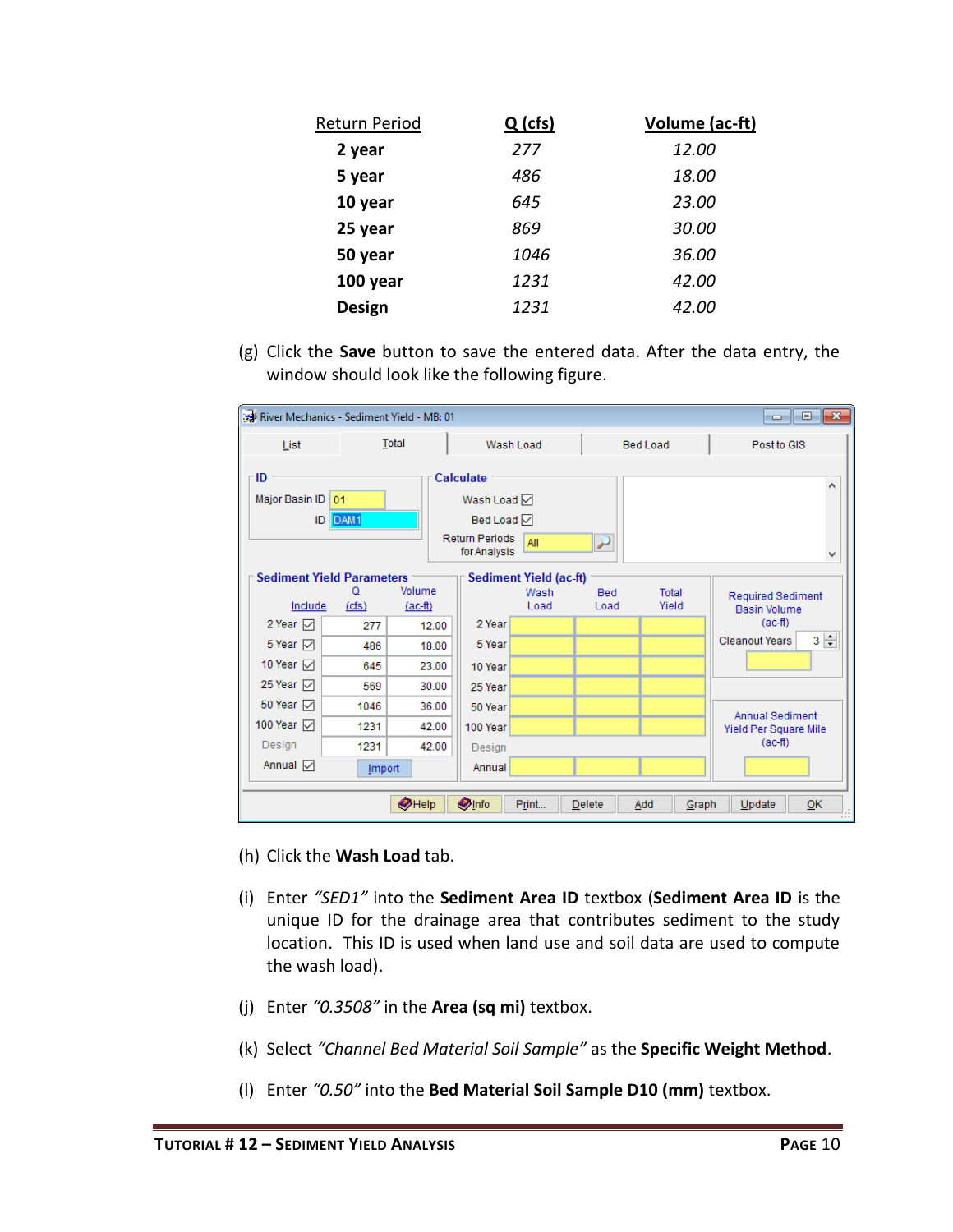- (m)Enter *"400"* into the **Slope Length (ft)** textbox in the **Wash Load Parameters** frame.
- (n) Enter *"2.50"* into the **Slope (%)** textbox in the Wash Load Parameters frame.
- (o) Click the **Save** button to save data entry. The **RIVER MECHANICS – SEDIMENT YIELD**  form should look like the following figure.

| $\begin{array}{c c c c c c} \hline \multicolumn{3}{c }{\mathbf{C}} & \multicolumn{3}{c }{\mathbf{C}} & \multicolumn{3}{c }{\mathbf{X}} \end{array}$<br>River Mechanics - Sediment Yield - MB: 01 |                                                                             |               |                                                                                                                                                                                                                                                                                                      |                                                           |              |                |             |  |  |
|--------------------------------------------------------------------------------------------------------------------------------------------------------------------------------------------------|-----------------------------------------------------------------------------|---------------|------------------------------------------------------------------------------------------------------------------------------------------------------------------------------------------------------------------------------------------------------------------------------------------------------|-----------------------------------------------------------|--------------|----------------|-------------|--|--|
| List                                                                                                                                                                                             | <b>Total</b>                                                                |               | Wash Load                                                                                                                                                                                                                                                                                            | <b>Bed Load</b>                                           |              | Post to GIS    |             |  |  |
|                                                                                                                                                                                                  | Wash Load<br>Sediment Area ID<br>SED <sub>1</sub><br>Area (sq mi)<br>0.3508 |               | <b>Wash Load Parameters</b><br>Soil and Erosion Factors                                                                                                                                                                                                                                              | Soil Erodibility Factor (K)<br>Erosion Control Factor (P) | Value<br>1.0 | Default<br>1.0 | Custom<br>П |  |  |
|                                                                                                                                                                                                  | SDR (%)                                                                     |               |                                                                                                                                                                                                                                                                                                      |                                                           |              |                |             |  |  |
| <b>Specific Weight Method</b><br>Method<br>Channel Bed Material Soil Sample<br>$\checkmark$<br><b>Bed Material Soil Sample</b><br>0.500<br>$D10$ (mm)<br>۸                                       |                                                                             |               | Specific Weight (Ib/cu ft)<br><b>Land Use Factors</b><br>Effects of Canopy Cover (Ci)<br>□<br>□<br>Effects of Vegetation (Cii)<br>П<br>Effects of Tillage (Ciii)<br>Cover Management Factor (C)<br>Percent Impervious<br><b>Topographic Factors</b><br>Slope Length (ft)<br>400<br>Slope (%)<br>2.50 |                                                           |              |                |             |  |  |
|                                                                                                                                                                                                  |                                                                             | v             |                                                                                                                                                                                                                                                                                                      | Topographic Factor (LS)                                   |              |                |             |  |  |
|                                                                                                                                                                                                  | $\bigcirc$ Help                                                             | <b>O</b> Info | Print                                                                                                                                                                                                                                                                                                | <b>Delete</b><br>Add                                      | Graph        | Update         | QK          |  |  |

- (p) Click the **Bed Load** tab and click browse button **D** beside the **Cross Section ID** textbox in the **Cross Section** frame to select "*STUDYREACHCROSSSECTION*" as the cross section **ID**. Click **OK** to exit the **SELECT CROSS SECTION ID** form.
- (q) On the **Bed Load Parameters** frame in the **Bed Load** tab, enter the following data:

| $\bullet$ | $D16$ (mm): | 0.80         |
|-----------|-------------|--------------|
| $\bullet$ | D50 (mm):   | 1.50         |
| $\bullet$ | D84 (mm):   | <i>10.00</i> |

(r) Click the **Save** button to save the data entry. The **RIVER MECHANICS – SEDIMENT YIELD form** should look like the following figure.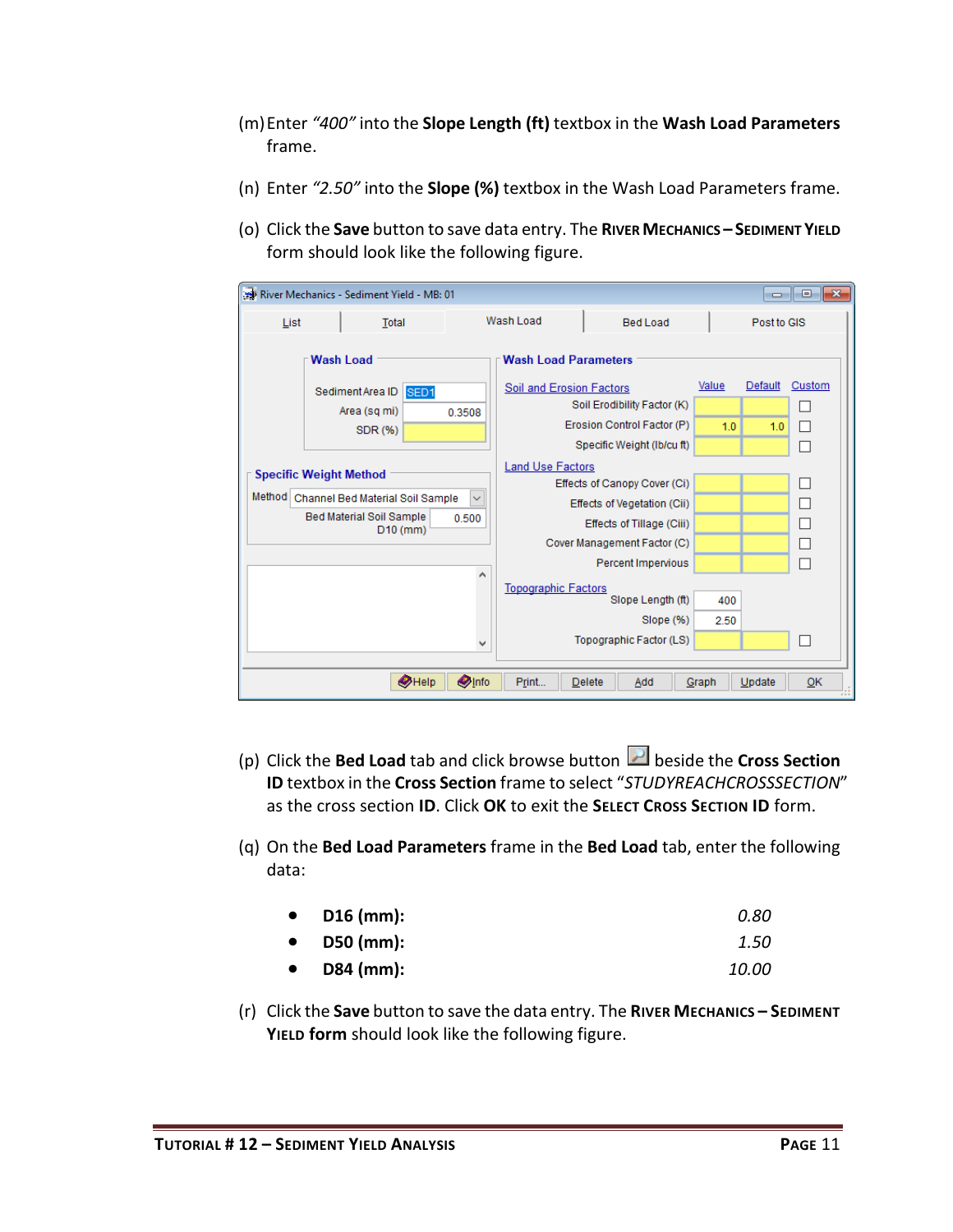| $\Box$ $\Box$ $\mathbf{x}$<br>River Mechanics - Sediment Yield - MB: 01 |                                                    |            |                               |                   |                   |                          |                 |                |                    |        |
|-------------------------------------------------------------------------|----------------------------------------------------|------------|-------------------------------|-------------------|-------------------|--------------------------|-----------------|----------------|--------------------|--------|
|                                                                         | Wash Load<br>List<br>Total                         |            |                               |                   | <b>Bed Load</b>   |                          |                 | Post to GIS    |                    |        |
|                                                                         | <b>Bed Load Parameters</b><br><b>Cross Section</b> |            |                               |                   |                   |                          |                 |                |                    |        |
|                                                                         | Cross Section ID                                   |            | <b>STUDYREACHCROSSSECTION</b> |                   |                   | $\overline{\phantom{a}}$ | Slope (ft/ft)   | 0.01500        | $D16$ (mm)         | 0.800  |
|                                                                         |                                                    |            |                               |                   |                   |                          | Man's n Channel | 0.035          | D50 (mm)           | 1.500  |
|                                                                         |                                                    |            |                               |                   |                   | ۸                        | Man's n LOB     | 0.035          | D84 (mm)           | 10.000 |
|                                                                         |                                                    |            |                               |                   |                   | ٧                        | Man's n ROB     | 0.035          |                    |        |
|                                                                         | <b>Total Section</b><br>◉ Total Section            |            |                               |                   |                   |                          |                 |                |                    |        |
|                                                                         | Q                                                  | Avg<br>Vel | Area                          | Top<br>Width      | Normal<br>Depth   | Bed<br>Load              |                 |                | $\bigcirc$ Channel |        |
|                                                                         | (cfs)                                              | (f/s)      | (sf)                          | (f <sup>t</sup> ) | (f <sup>t</sup> ) | (cfs)                    |                 | $O$ LOB        |                    |        |
| 2 Year                                                                  | 277                                                |            |                               |                   |                   |                          |                 | $\bigcirc$ ROB |                    |        |
| 5 Year                                                                  | 486                                                |            |                               |                   |                   |                          |                 |                |                    |        |
| 10 Year                                                                 | 645                                                |            |                               |                   |                   |                          |                 |                |                    |        |
| 25 Year                                                                 | 569                                                |            |                               |                   |                   |                          |                 |                |                    |        |
| 50 Year                                                                 | 1046                                               |            |                               |                   |                   |                          |                 |                |                    |        |
| 100 Year                                                                | 1231                                               |            |                               |                   |                   |                          |                 |                |                    |        |
| Design                                                                  |                                                    |            |                               |                   |                   |                          |                 |                |                    |        |
|                                                                         |                                                    |            |                               |                   |                   |                          |                 |                |                    |        |
|                                                                         |                                                    |            | $\bullet$ Help                | <b>O</b> Info     |                   | Print                    | Delete<br>Add   | Graph          | Update             | QK     |

(s) Click **OK** to close the window.

#### **2.2.2 Prepare Land Use and Soil Data**

<span id="page-13-0"></span>In this section, procedures will be provided on how to prepare the land use and soil data for the project area.

# **(A)How to Prepare Soil Data**

(a) Click **River Mechanics** ➔ **Sediment Yield** ➔ **Soils** from the menu bar on the main application window as is shown in the following figure and a blank **RIVER MECHANICS – SOILS** window opens.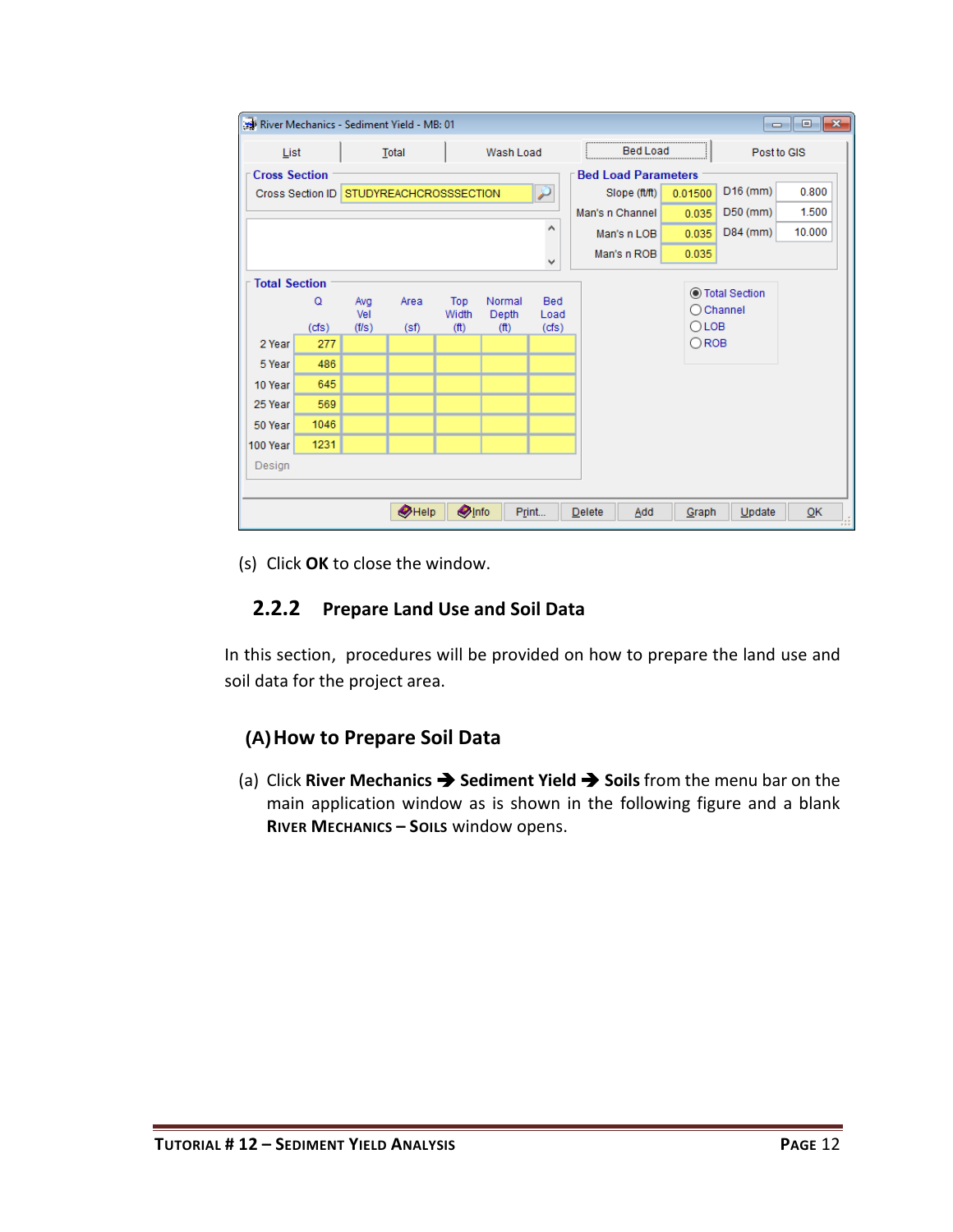|           |                                            |                                                           | Flood Control District of Maricopa County Version: 6.0.5 - SEDIMENTYIELD1 |                          |
|-----------|--------------------------------------------|-----------------------------------------------------------|---------------------------------------------------------------------------|--------------------------|
| File Edit |                                            | <b>River Mechanics</b>                                    | <b>Project Defaults</b><br>Help                                           |                          |
|           |                                            | Scour                                                     | <b>Thalweg Elevation Comparison</b>                                       |                          |
|           |                                            | Riprap<br>Launchable Riprap                               |                                                                           |                          |
|           |                                            | Lateral Erosion                                           |                                                                           |                          |
|           |                                            | <b>Sediment Yield</b>                                     |                                                                           | Model Sediment Yield     |
|           |                                            | <b>Cross Section Hydraulics</b><br>Cross Section Geometry |                                                                           | Update from GIS          |
|           |                                            |                                                           |                                                                           | <b>Soils</b>             |
|           | Import Cross Sections from Another Project |                                                           |                                                                           | Soil Defaults            |
|           |                                            |                                                           | Import Cross Sections from a CSV File                                     | Land Use                 |
|           |                                            | Manning's Calculator                                      |                                                                           | <b>Land Use Defaults</b> |
|           |                                            |                                                           |                                                                           |                          |

- (b) Click the **Add** button on the **RIVER MECHANICS – SOILS** window to activate the data entry.
- (c) On the **Details** tab of the **RIVER MECHANICS – SOILS** window, click the browse button beside the **Sediment Area ID** textbox in the **Sediment Area** frame. On the **SELECT ID** window, highlight "*SED1*" and click **OK** to close the window.
- (d) Click the browse button beside the **Soil ID** textbox in the **Sediment Area** frame. On the **SELECT ID** window, highlight **Soil ID** "*6453*" and click **OK** to close the window.
- (e) Enter "*0.0508*" into the **Area (sq mi)** textbox in the **Sediment Area** frame.
- (f) Click the **Save** button to save the data just entered. The window should look like the following figure.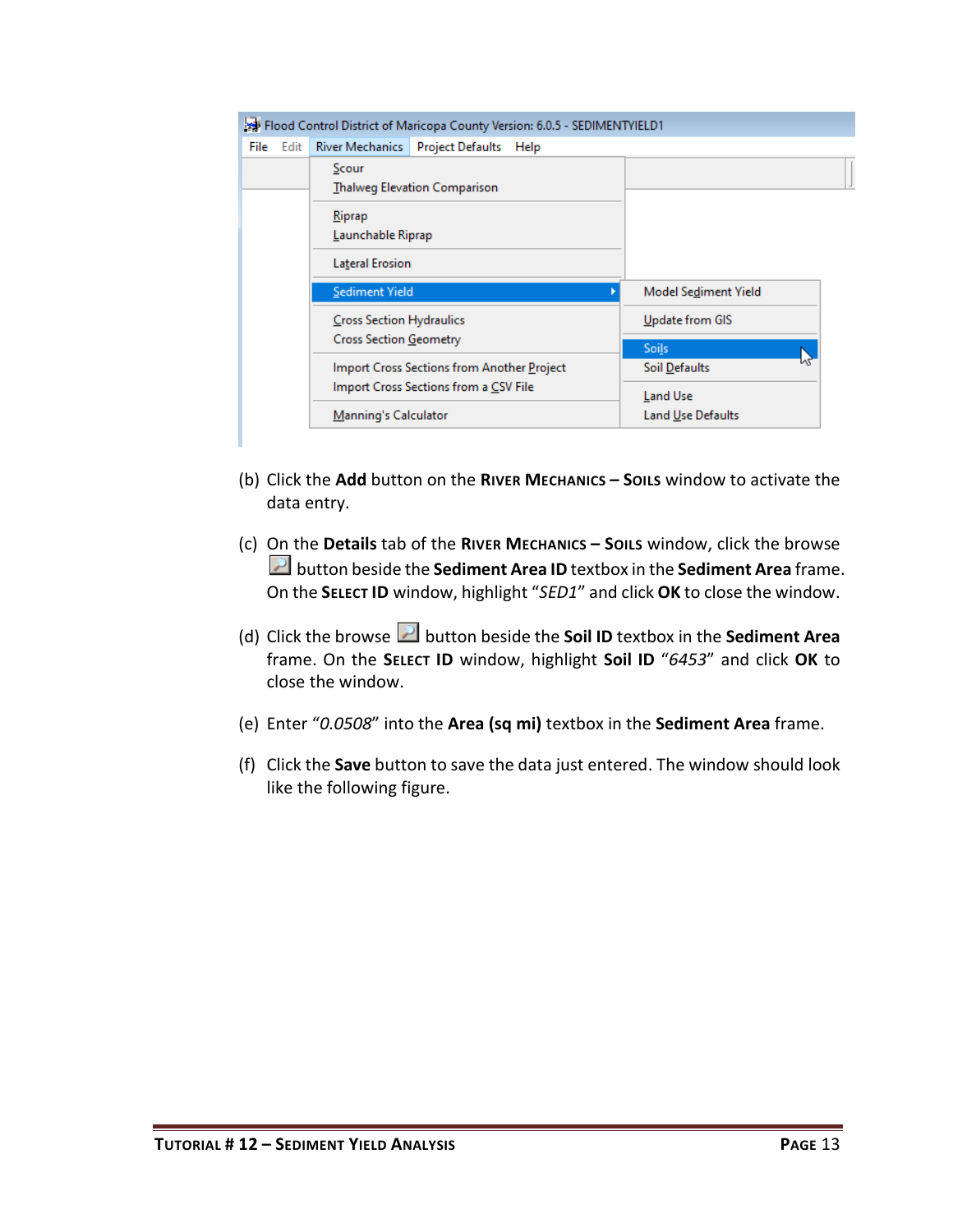| River Mechanics - Soils |                              |                  |                         |           |         |           | $\begin{array}{c c c c c c} \hline \multicolumn{3}{c }{\mathbf{C}} & \multicolumn{3}{c }{\mathbf{S}} & \multicolumn{3}{c }{\mathbf{S}} & \multicolumn{3}{c }{\mathbf{S}} & \multicolumn{3}{c }{\mathbf{S}} & \multicolumn{3}{c }{\mathbf{S}} & \multicolumn{3}{c }{\mathbf{S}} & \multicolumn{3}{c }{\mathbf{S}} & \multicolumn{3}{c }{\mathbf{S}} & \multicolumn{3}{c }{\mathbf{S}} & \multicolumn{3}{c }{\mathbf{S}} & \multicolumn{3}{c }{\mathbf$ |
|-------------------------|------------------------------|------------------|-------------------------|-----------|---------|-----------|-------------------------------------------------------------------------------------------------------------------------------------------------------------------------------------------------------------------------------------------------------------------------------------------------------------------------------------------------------------------------------------------------------------------------------------------------------|
|                         | List                         |                  |                         |           | Details |           |                                                                                                                                                                                                                                                                                                                                                                                                                                                       |
| <b>Sediment Area</b>    |                              | <b>Soil Data</b> |                         |           |         |           |                                                                                                                                                                                                                                                                                                                                                                                                                                                       |
| Major Basin ID          | 01<br>لىم                    |                  |                         | Value     | Default | Custom    |                                                                                                                                                                                                                                                                                                                                                                                                                                                       |
| Sediment Area ID        | ₽<br>SED <sub>1</sub>        |                  | Erodibility Factor (K)  | 0.20      | 0.20    | П         |                                                                                                                                                                                                                                                                                                                                                                                                                                                       |
| Soil ID                 | 6453                         |                  | Specific Weight (Ib/cf) | 86.59     | 86.59   | П         |                                                                                                                                                                                                                                                                                                                                                                                                                                                       |
| Area (sq mi)            | 0.0508                       |                  |                         |           |         |           |                                                                                                                                                                                                                                                                                                                                                                                                                                                       |
| Area (%)                | 100.0                        |                  |                         |           |         |           |                                                                                                                                                                                                                                                                                                                                                                                                                                                       |
|                         |                              |                  |                         |           |         |           |                                                                                                                                                                                                                                                                                                                                                                                                                                                       |
| <b>Soil Description</b> |                              |                  |                         |           |         |           |                                                                                                                                                                                                                                                                                                                                                                                                                                                       |
| <b>Book Number</b>      | 645<br>Map Unit 3            |                  |                         |           |         |           |                                                                                                                                                                                                                                                                                                                                                                                                                                                       |
| Description             | Antho-Carrizo-Maripo complex |                  |                         |           |         |           |                                                                                                                                                                                                                                                                                                                                                                                                                                                       |
|                         |                              |                  |                         |           |         |           |                                                                                                                                                                                                                                                                                                                                                                                                                                                       |
|                         |                              |                  |                         | ۸         |         |           |                                                                                                                                                                                                                                                                                                                                                                                                                                                       |
|                         |                              |                  |                         |           |         |           |                                                                                                                                                                                                                                                                                                                                                                                                                                                       |
|                         |                              |                  |                         | v         |         |           |                                                                                                                                                                                                                                                                                                                                                                                                                                                       |
|                         |                              |                  |                         |           |         |           |                                                                                                                                                                                                                                                                                                                                                                                                                                                       |
|                         |                              |                  |                         |           |         |           |                                                                                                                                                                                                                                                                                                                                                                                                                                                       |
|                         | <b>O</b> Info                | Copy             | Print                   | $D$ elete | Add     | <b>MB</b> | QK                                                                                                                                                                                                                                                                                                                                                                                                                                                    |

Repeat the above five steps to enter the rest of the soils data for this sediment area.

| <b>Sediment Area ID</b> | Soil ID | Area (sq mi) |
|-------------------------|---------|--------------|
| SED1                    | 64590   | 0.0447       |
| SED1                    | 64591   | 0.2548       |
| SED1                    | 64598   | 0.0004       |

(g) After the data entry, click **OK** to close the window.

#### **(B) How to Prepare Land Use Data**

(a) Click **River Mechanics** ➔ **Sediment** ➔ **Land Use** from the menu bar on the main application window as is shown in the following figure and the blank **RIVER MECHANICS – LAND USE** window opens.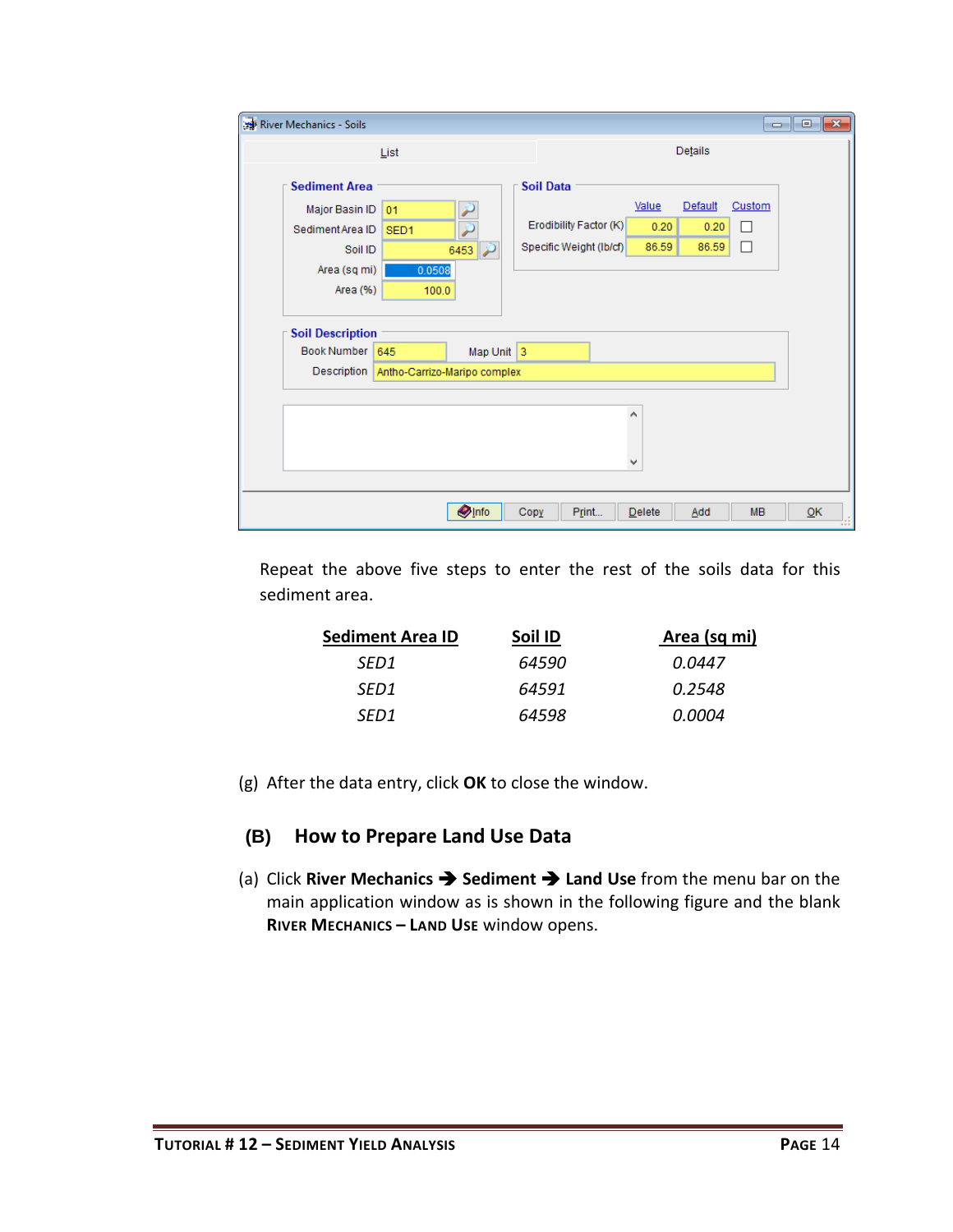|              | Flood Control District of Maricopa County Version: 6.0.5 - SEDIMENTYIELD1 |                        |
|--------------|---------------------------------------------------------------------------|------------------------|
| Edit<br>File | <b>River Mechanics</b><br><b>Project Defaults</b><br>Help                 |                        |
|              | Scour<br><b>Thalweg Elevation Comparison</b>                              |                        |
|              | Riprap<br>Launchable Riprap                                               |                        |
|              | Lateral Erosion                                                           |                        |
|              | <b>Sediment Yield</b>                                                     | Model Sediment Yield   |
|              | <b>Cross Section Hydraulics</b><br><b>Cross Section Geometry</b>          | <b>Update from GIS</b> |
|              | Import Cross Sections from Another Project                                | Soils<br>Soil Defaults |
|              | Import Cross Sections from a CSV File                                     | <b>Land Use</b>        |
|              | Manning's Calculator                                                      | Land Use Defaults      |

- (b) Click the **Add** button to activate the data entry.
- (c) Click the browse **button beside the Sediment Area ID** textbox in the **Sediment Area** frame to open the **SELECT ID** window. Highlight "*SED1*" and click **OK** to select and close the window.
- (d) Click the browse **button beside the Land Use Code** textbox in the **Sediment Area** frame to open the **SELECT ID** window. Highlight code "*120*" and click **OK** to select and close the window.
- (e) Enter "*0.0022*" into the **Area (sq mi)** textbox in the **Sediment Area** frame of the **RIVER MECHANICS – LAND USE** window.
- (f) Click the **Save** button. The window should look like the following figure.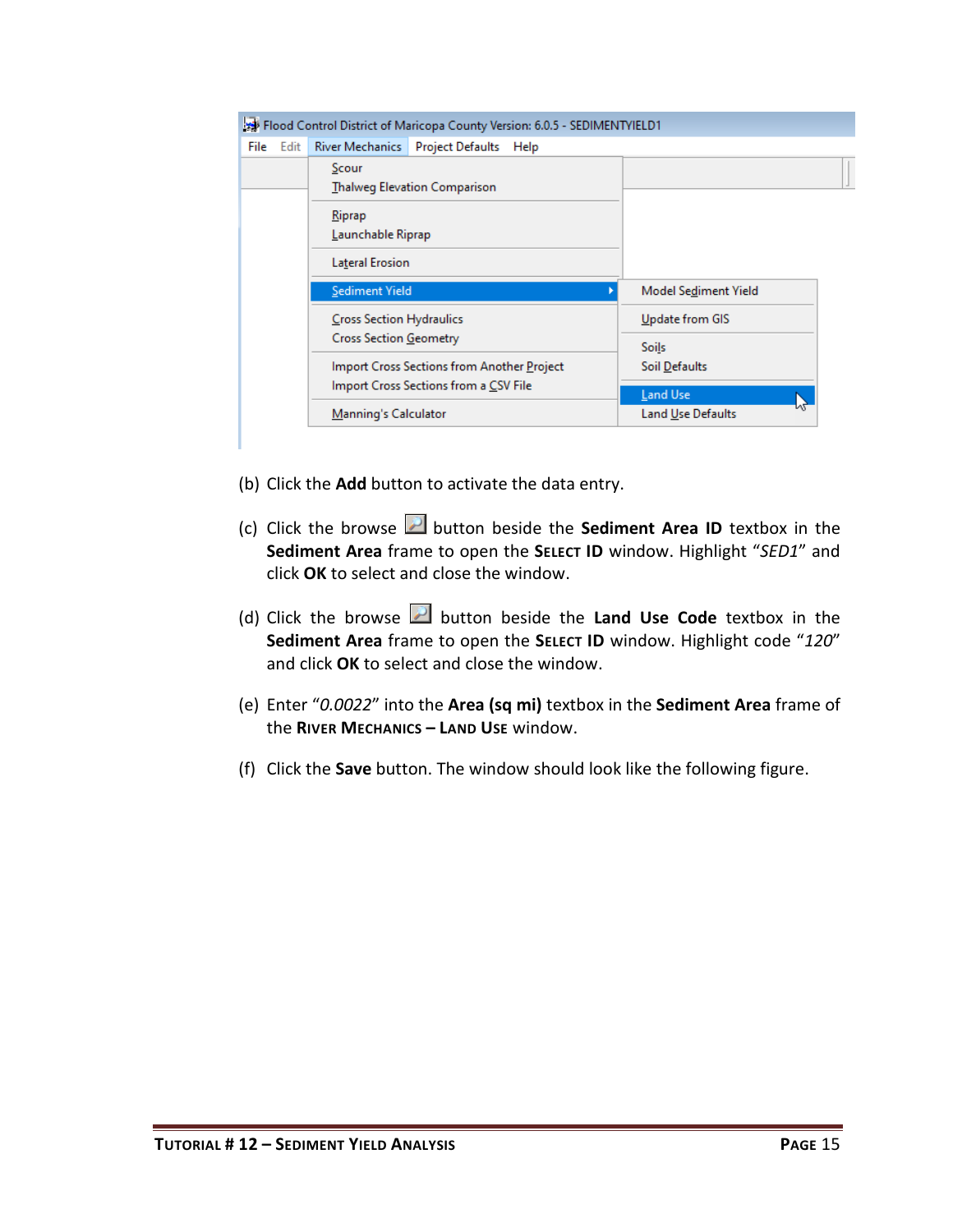| River Mechanics - Land Use           |                 |         |        |         |                                                       | $\begin{array}{c c c c c c} \hline \multicolumn{3}{c }{\mathbf{C}} & \multicolumn{3}{c }{\mathbf{S}} & \multicolumn{3}{c }{\mathbf{S}} & \multicolumn{3}{c }{\mathbf{S}} & \multicolumn{3}{c }{\mathbf{S}} & \multicolumn{3}{c }{\mathbf{S}} & \multicolumn{3}{c }{\mathbf{S}} & \multicolumn{3}{c }{\mathbf{S}} & \multicolumn{3}{c }{\mathbf{S}} & \multicolumn{3}{c }{\mathbf{S}} & \multicolumn{3}{c }{\mathbf{S}} & \multicolumn{3}{c }{\mathbf$ |
|--------------------------------------|-----------------|---------|--------|---------|-------------------------------------------------------|-------------------------------------------------------------------------------------------------------------------------------------------------------------------------------------------------------------------------------------------------------------------------------------------------------------------------------------------------------------------------------------------------------------------------------------------------------|
| List                                 |                 |         |        | Details |                                                       |                                                                                                                                                                                                                                                                                                                                                                                                                                                       |
| <b>Sediment Area</b>                 |                 |         |        |         |                                                       |                                                                                                                                                                                                                                                                                                                                                                                                                                                       |
| Major Basin ID<br>01                 | Area (sq mi)    | 0.0022  |        |         |                                                       |                                                                                                                                                                                                                                                                                                                                                                                                                                                       |
| Sediment Area ID<br>SED <sub>1</sub> | تتو<br>Area (%) | 100.0   |        |         |                                                       |                                                                                                                                                                                                                                                                                                                                                                                                                                                       |
| Land Use Code<br>120                 | ₽               |         |        |         | Estate Residential (1/5 du per acre to 1 du per acre) |                                                                                                                                                                                                                                                                                                                                                                                                                                                       |
| <b>Land Use Data</b>                 | Value           | Default | Custom |         |                                                       | ۸                                                                                                                                                                                                                                                                                                                                                                                                                                                     |
| Effects of Canopy Cover (Ci)         | 0.84            | 0.84    | П      |         |                                                       |                                                                                                                                                                                                                                                                                                                                                                                                                                                       |
| Effects of Vegetation (Cii)          | 0.92            | 0.92    | П      |         |                                                       |                                                                                                                                                                                                                                                                                                                                                                                                                                                       |
| Effects of Tillage (Ciii)            | 0.38            | 0.38    | П      |         |                                                       |                                                                                                                                                                                                                                                                                                                                                                                                                                                       |
| Percent Impervious                   | 5               | 5       | П      |         |                                                       |                                                                                                                                                                                                                                                                                                                                                                                                                                                       |
|                                      |                 |         |        |         |                                                       |                                                                                                                                                                                                                                                                                                                                                                                                                                                       |
|                                      |                 |         |        |         |                                                       | v                                                                                                                                                                                                                                                                                                                                                                                                                                                     |
|                                      | <b>O</b> Info   | Copy    | Print  | Delete  | <b>MB</b><br>Add                                      | QK                                                                                                                                                                                                                                                                                                                                                                                                                                                    |

(g) Repeat the above five steps to enter the rest of the land use data for this sediment area.

| <b>Sediment Area ID</b> | <b>Land Use Code</b> | Area (sq mi) |
|-------------------------|----------------------|--------------|
| SED <sub>1</sub>        | 150                  | 0.1647       |
| SED <sub>1</sub>        | 160                  | 0.0620       |
| SED <sub>1</sub>        | 180                  | 0.0296       |
| SED <sub>1</sub>        | 230                  | 0.0314       |
| SED <sub>1</sub>        | 410                  | 0.0609       |

(h) After the data entry, click **OK** to close the window.

# <span id="page-17-0"></span>**2.4 STEP 4 - CALCULATE THE SEDIMENT YIELD**

In this section, a step-by-step instruction will be provided how to calculate the sediment yield. Open the **RIVER MECHANICS – SEDIMENT YIELD** form from the menu bar (**River Mechanics** ➔ **Sediment Yield** ➔ **Model Sediment Yield** and click the **Total** tab.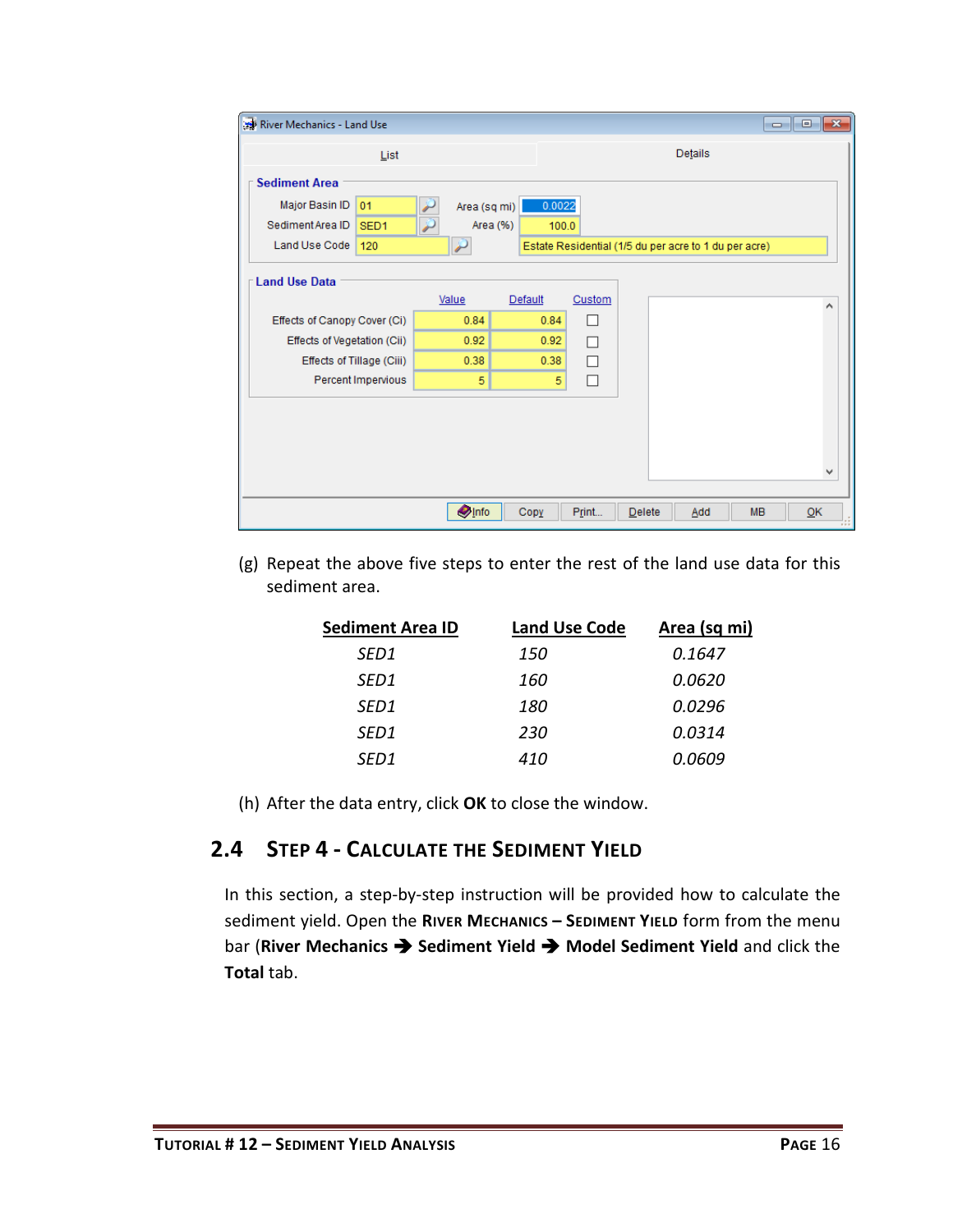| River Mechanics - Sediment Yield - MB: 01   |                                                                                                       |                     |           |                                                                 |                    |                 | $\Sigma$<br>$\Box$<br>$\Box$                    |  |  |  |
|---------------------------------------------|-------------------------------------------------------------------------------------------------------|---------------------|-----------|-----------------------------------------------------------------|--------------------|-----------------|-------------------------------------------------|--|--|--|
| <b>Total</b><br>List                        |                                                                                                       |                     |           | Wash Load                                                       |                    | <b>Bed Load</b> | Post to GIS                                     |  |  |  |
| ١D<br>Major Basin ID<br>01                  |                                                                                                       |                     | Calculate | Wash Load <sup>√</sup>                                          |                    |                 | A                                               |  |  |  |
|                                             | DAM1<br>ID                                                                                            |                     |           | <b>Bed Load</b><br><b>Return Periods</b><br>All<br>for Analysis | ₽                  |                 | v                                               |  |  |  |
| <b>Sediment Yield Parameters</b><br>Include | $\Omega$<br>(cfs)                                                                                     | Volume<br>$(ac-fl)$ |           | Sediment Yield (ac-ft)<br>Wash<br>Load                          | <b>Bed</b><br>Load | Total<br>Yield  | <b>Required Sediment</b><br><b>Basin Volume</b> |  |  |  |
| 2 Year $\nabla$                             | 277                                                                                                   | 12.00               | 2 Year    |                                                                 |                    |                 | $(ac-fit)$                                      |  |  |  |
| 5 Year $\nabla$                             | 486                                                                                                   | 18.00               | 5 Year    |                                                                 |                    |                 | $3 \div$<br><b>Cleanout Years</b>               |  |  |  |
| 10 Year √                                   | 645                                                                                                   | 23.00               | 10 Year   |                                                                 |                    |                 |                                                 |  |  |  |
| 25 Year 冈                                   | 569                                                                                                   | 30.00               | 25 Year   |                                                                 |                    |                 |                                                 |  |  |  |
| 50 Year $\nabla$                            | 1046                                                                                                  | 36.00               | 50 Year   |                                                                 |                    |                 | Annual Sediment                                 |  |  |  |
| 100 Year ~                                  | 1231                                                                                                  | 42.00               | 100 Year  |                                                                 |                    |                 | Yield Per Square Mile                           |  |  |  |
| Design                                      | 1231                                                                                                  | 42.00               | Design    |                                                                 |                    |                 | $(ac-fit)$                                      |  |  |  |
| Annual $\nabla$                             | Import                                                                                                |                     | Annual    |                                                                 |                    |                 |                                                 |  |  |  |
|                                             | $\bullet$ Help<br><b>O</b> Info<br>Print<br><b>Delete</b><br><b>OK</b><br>Add<br>Graph<br>Update<br>₩ |                     |           |                                                                 |                    |                 |                                                 |  |  |  |

(a) Click the **Update** button on the **RIVER MECHANICS – SEDIMENT YIELD** form to compute the sediment yield. A new window **SELECT OPTION** opens, select "*This Major Basin*", and click **OK** to close it.

| <b>Select Option</b>                                                         | Calculate Total Sediment Load                                                                                                                                                                              |  |  |  |  |
|------------------------------------------------------------------------------|------------------------------------------------------------------------------------------------------------------------------------------------------------------------------------------------------------|--|--|--|--|
| $\mathbf{A}$<br>Option<br><b>This Record</b><br>This Major Basin<br>All<br>v | This will calculate the Total Sediment Load for the selected<br>Return Periods for all records in the current Major Basin and<br>will include:<br>Wash Load<br><b>Bed Load</b><br>Do you want to continue? |  |  |  |  |
| ОК<br>Cancel<br>122                                                          | <b>No</b><br><b>Yes</b>                                                                                                                                                                                    |  |  |  |  |

(b) On the **CALCULATE TOTAL SEDIMENT LOAD** dialog box, click **Yes** to continue.

The following three figures show the results in the **Total**, **Wash Load** and **Bed Load** tabs when the "*Channel Bed Material Soil Sample*" method is used in **Wash Load**.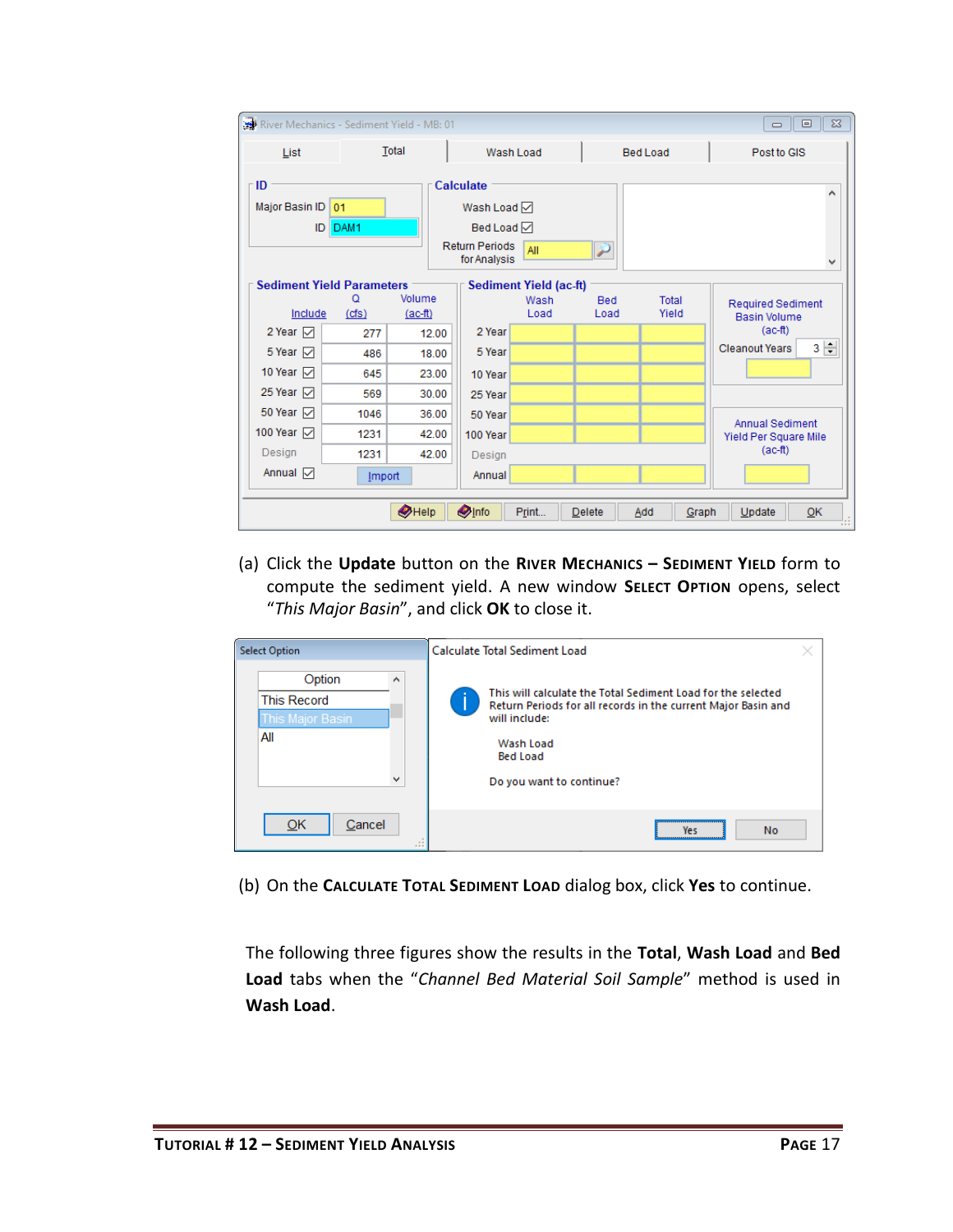| $\Box$ 0<br>⊩x<br>River Mechanics - Sediment Yield - MB: 01 |                                                                          |                      |                  |                                              |                              |                    |       |                                          |                     |  |  |
|-------------------------------------------------------------|--------------------------------------------------------------------------|----------------------|------------------|----------------------------------------------|------------------------------|--------------------|-------|------------------------------------------|---------------------|--|--|
| Total<br>List                                               |                                                                          |                      |                  | Wash Load                                    | <b>Bed Load</b>              | Post to GIS        |       |                                          |                     |  |  |
| ID<br>Calculate                                             |                                                                          |                      |                  |                                              |                              |                    |       |                                          |                     |  |  |
|                                                             |                                                                          |                      |                  |                                              |                              |                    |       |                                          |                     |  |  |
| Major Basin ID                                              | 01                                                                       |                      | Wash Load $\vee$ |                                              |                              |                    |       |                                          |                     |  |  |
|                                                             | DAM <sub>1</sub><br>ID                                                   |                      | Bed Load $\vee$  |                                              |                              |                    |       |                                          |                     |  |  |
|                                                             | <b>Return Periods</b><br>AII<br>$\overline{\phantom{0}}$<br>for Analysis |                      |                  |                                              |                              |                    |       |                                          |                     |  |  |
| <b>Sediment Yield Parameters</b><br>Sediment Yield (ac-ft)  |                                                                          |                      |                  |                                              |                              |                    |       |                                          |                     |  |  |
|                                                             | Q<br>Include<br>(cfs)                                                    | Volume<br>$(ac-fit)$ |                  | Wash<br>Load                                 | <b>Bed</b><br>Load           | Total<br>Yield     |       | <b>Required Sediment</b>                 |                     |  |  |
| 2 Year $\nabla$                                             | 277                                                                      | 12.00                | 2 Year           | 0.008                                        | 0.077                        | 0.085              |       | <b>Basin Volume</b><br>$(ac-fit)$        |                     |  |  |
| 5 Year $\nabla$                                             | 486                                                                      | 18.00                | 5 Year           | 0.014                                        | 0.141                        | 0.155              |       | <b>Cleanout Years</b>                    | $3 \nightharpoonup$ |  |  |
| 10 Year √                                                   | 645                                                                      | 23.00                | 10 Year          | 0.019                                        | 0.199                        | 0.218              |       |                                          | 0.807               |  |  |
| 25 Year V                                                   | 569                                                                      | 30.00                | 25 Year          | 0.021                                        | 0.248                        | 0.269              |       |                                          |                     |  |  |
| 50 Year ☑                                                   | 1046                                                                     | 36.00                | 50 Year          | 0.033                                        | 0.368                        | 0.401              |       |                                          |                     |  |  |
| 100 Year [7]                                                | 1231                                                                     | 42.00                | 100 Year         | 0.039                                        | 0.450                        | 0.489              |       | Annual Sediment<br>Yield Per Square Mile |                     |  |  |
| Design                                                      | 1231                                                                     | 42.00                | Design           |                                              |                              |                    |       | (ac-ft)                                  |                     |  |  |
| Annual √                                                    | Import                                                                   |                      | Annual           | 0.009                                        | 0.097                        | 0.106              |       |                                          | 0.302               |  |  |
|                                                             |                                                                          | $\bigcirc$ Help      | <b>O</b> Info    | Print                                        | Delete                       | Graph<br>Add       |       | Update                                   | QK                  |  |  |
|                                                             | River Mechanics - Sediment Yield - MB: 01                                |                      |                  |                                              |                              |                    |       | <b>.</b> .                               | $\Box$ X            |  |  |
| List                                                        |                                                                          | Total                |                  | Wash Load                                    |                              | <b>Bed Load</b>    |       | Post to GIS                              |                     |  |  |
|                                                             |                                                                          |                      |                  |                                              |                              |                    |       |                                          |                     |  |  |
|                                                             | <b>Wash Load</b>                                                         |                      |                  | <b>Wash Load Parameters</b>                  |                              |                    |       |                                          |                     |  |  |
|                                                             |                                                                          |                      |                  | <b>Soil and Erosion Factors</b>              |                              |                    | Value | Default                                  | Custom              |  |  |
|                                                             | Sediment Area ID SED1<br>Area (sq mi)                                    |                      |                  |                                              | Soil Erodibility Factor (K)  |                    | 0.12  | 0.12                                     | $\mathbf{I}$        |  |  |
|                                                             | SDR (%)                                                                  |                      | 0.3508           | Erosion Control Factor (P)<br>1.0<br>1.0     |                              |                    |       |                                          | П                   |  |  |
|                                                             |                                                                          |                      | 67.8             | Specific Weight (Ib/cu ft)<br>94.35<br>94.35 |                              |                    |       |                                          |                     |  |  |
|                                                             |                                                                          |                      |                  | <b>Land Use Factors</b>                      |                              |                    |       |                                          |                     |  |  |
|                                                             | <b>Specific Weight Method</b>                                            |                      |                  |                                              | Effects of Canopy Cover (Ci) |                    | 0.66  | 0.66                                     |                     |  |  |
|                                                             | Method Channel Bed Material Soil Sample                                  |                      |                  |                                              | Effects of Vegetation (Cii)  |                    | 0.84  | 0.84                                     | П                   |  |  |
|                                                             | <b>Bed Material Soil Sample</b>                                          | $D10$ (mm)           | 0.500            |                                              | Effects of Tillage (Ciii)    |                    | 0.30  | 0.30                                     | П                   |  |  |
|                                                             |                                                                          |                      |                  |                                              | Cover Management Factor (C)  |                    | 0.16  | 0.16                                     | П                   |  |  |
|                                                             |                                                                          |                      | ٨                |                                              |                              | Percent Impervious | 60    | 60                                       |                     |  |  |
|                                                             |                                                                          |                      |                  | <b>Topographic Factors</b>                   |                              | Slope Length (ft)  | 400   |                                          |                     |  |  |
| Slope (%)<br>2.50                                           |                                                                          |                      |                  |                                              |                              |                    |       |                                          |                     |  |  |
| Topographic Factor (LS)<br>0.37<br>0.37<br>□<br>٧           |                                                                          |                      |                  |                                              |                              |                    |       |                                          |                     |  |  |
|                                                             |                                                                          |                      |                  |                                              |                              |                    |       |                                          |                     |  |  |
|                                                             |                                                                          |                      |                  |                                              |                              |                    |       |                                          |                     |  |  |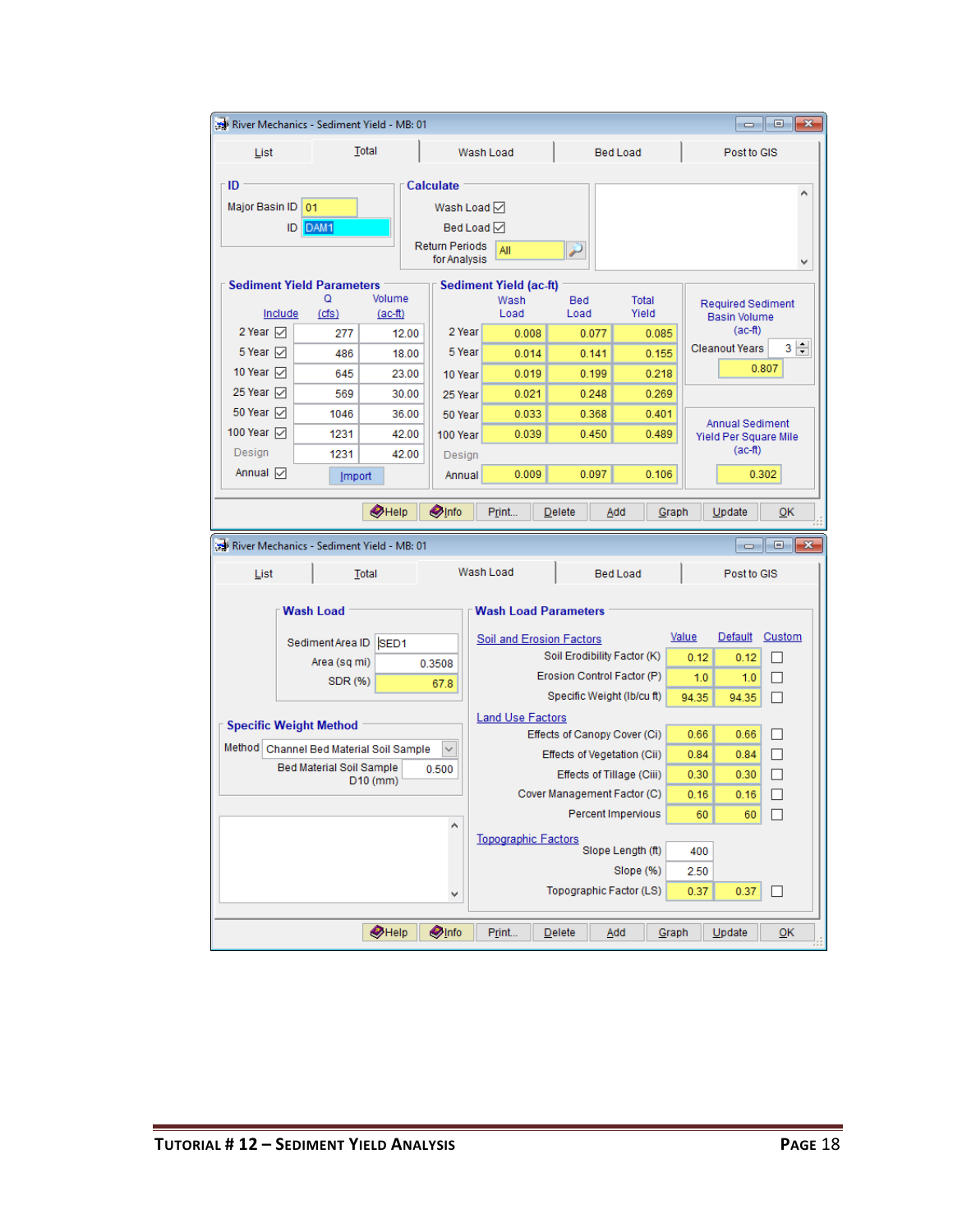| $\begin{array}{c c c c c c} \hline \multicolumn{3}{c }{\mathbf{C}} & \multicolumn{3}{c }{\mathbf{S}} & \multicolumn{3}{c }{\mathbf{X}} \end{array}$<br>River Mechanics - Sediment Yield - MB: 01 |                      |                           |                               |                             |                             |               |                            |                |                                       |        |  |
|--------------------------------------------------------------------------------------------------------------------------------------------------------------------------------------------------|----------------------|---------------------------|-------------------------------|-----------------------------|-----------------------------|---------------|----------------------------|----------------|---------------------------------------|--------|--|
| List                                                                                                                                                                                             |                      | Wash Load<br><b>Total</b> |                               |                             | <b>Bed Load</b>             |               | Post to GIS                |                |                                       |        |  |
| <b>Cross Section</b>                                                                                                                                                                             |                      |                           |                               |                             |                             |               | <b>Bed Load Parameters</b> |                |                                       |        |  |
|                                                                                                                                                                                                  | Cross Section ID     |                           | <b>STUDYREACHCROSSSECTION</b> |                             |                             | ₽             | Slope (ft/ft)              | 0.01500        | $D16$ (mm)                            | 0.800  |  |
|                                                                                                                                                                                                  |                      |                           |                               |                             |                             |               | Man's n Channel            | 0.035          | D50 (mm)                              | 1.500  |  |
|                                                                                                                                                                                                  |                      |                           |                               |                             |                             | A             | Man's n LOB                | 0.035          | D84 (mm)                              | 10.000 |  |
|                                                                                                                                                                                                  |                      |                           |                               |                             |                             | ٧             | Man's n ROB                | 0.035          |                                       |        |  |
|                                                                                                                                                                                                  | <b>Total Section</b> |                           |                               |                             |                             |               |                            |                |                                       |        |  |
|                                                                                                                                                                                                  | Q                    | Avg                       | Area                          | Top                         | Normal                      | Bed           |                            |                | ◉ Total Section<br>$\bigcirc$ Channel |        |  |
|                                                                                                                                                                                                  | (cfs)                | Vel<br>(f/s)              | (sf)                          | Width<br>(f <sup>th</sup> ) | Depth<br>(f <sup>th</sup> ) | Load<br>(cfs) |                            | $O$ LOB        |                                       |        |  |
| 2 Year                                                                                                                                                                                           | 277                  | 6.12                      | 45.28                         | 35.05                       | 1.51                        | 1.768         |                            | $\bigcirc$ ROB |                                       |        |  |
| 5 Year                                                                                                                                                                                           | 486                  | 7.34                      | 66.17                         | 38.82                       | 2.07                        | 3.809         |                            |                |                                       |        |  |
| 10 Year                                                                                                                                                                                          | 645                  | 8.03                      | 80.34                         | 41.19                       | 2.43                        | 5.572         |                            |                |                                       |        |  |
| 25 Year                                                                                                                                                                                          | 569                  | 7.72                      | 73.71                         | 40.10                       | 2.26                        | 4.711         |                            |                |                                       |        |  |
| 50 Year                                                                                                                                                                                          | 1046                 | 8.55                      | 122.38                        | 145.72                      | 3.12                        | 10.705        |                            |                |                                       |        |  |
| 100 Year                                                                                                                                                                                         | 1231                 | 8.27                      | 148.85                        | 146.80                      | 3.30                        | 13.180        |                            |                |                                       |        |  |
| Design                                                                                                                                                                                           |                      |                           |                               |                             |                             |               |                            |                |                                       |        |  |
|                                                                                                                                                                                                  |                      |                           |                               |                             |                             |               |                            |                |                                       |        |  |
|                                                                                                                                                                                                  |                      |                           | <b>OHelp</b>                  | <b>Olnfo</b>                |                             | Print         | <b>Delete</b><br>Add       | Graph          | Update                                | QK     |  |

### <span id="page-20-0"></span>**2.5 STEP 5 - REPORT AND DOCUMENT THE RESULTS**

In this section, the instruction will be given on how to view, print, and export the calculation results of the sediment yield.

(a) Report the results for Total Sediment Yield: Click the **Print …** button on the **Total** tab of the **RIVER MECHANICS – SEDIMENT – MB: 01** window to generate a report like the following figure.

| Flood Control District of Maricopa County<br>Drainage Design Management System<br>RIVER MECHANICS - SEDIMENT YIELD<br>Project Reference: SEDIMENTYIELD1<br>Page 1 |                  |                  |                      |                           |                           |                              |  |  |
|-------------------------------------------------------------------------------------------------------------------------------------------------------------------|------------------|------------------|----------------------|---------------------------|---------------------------|------------------------------|--|--|
|                                                                                                                                                                   |                  | $\circ$<br>(cfs) | Volume<br>$(ac-fit)$ | Wash<br>Load<br>$(ac-ft)$ | Bed<br>Load<br>$(ac-fit)$ | Total<br>Yield<br>$(ac-fit)$ |  |  |
| ID: DAM1                                                                                                                                                          | 2 Year:          | 277              | 12.00                | 0.008                     | 0.077                     | 0.085                        |  |  |
| <b>Return Periods for Analysis: All</b>                                                                                                                           | 5 Year:          | 486              | 18.00                | 0.014                     | 0.141                     | 0.155                        |  |  |
|                                                                                                                                                                   | 10 Year:         | 645              | 23.00                | 0.019                     | 0.199                     | 0.218                        |  |  |
|                                                                                                                                                                   | 25 Year:         | 569              | 30.00                | 0.021                     | 0.248                     | 0.269                        |  |  |
|                                                                                                                                                                   | 50 Year:         | 1,046            | 36.00                | 0.033                     | 0.368                     | 0.401                        |  |  |
|                                                                                                                                                                   | <b>100 Year:</b> | 1.231            | 42.00                | 0.039                     | 0.450                     | 0.489                        |  |  |
|                                                                                                                                                                   | Design:          | 1,231            | 42.00                | 0.039                     | 0.45                      | 0.489                        |  |  |
|                                                                                                                                                                   | Annual:          |                  |                      | 0.009                     | 0.097                     | 0.106                        |  |  |

(b) To print the results, click the printer symbol  $\left(\frac{B}{2}\right)$ .